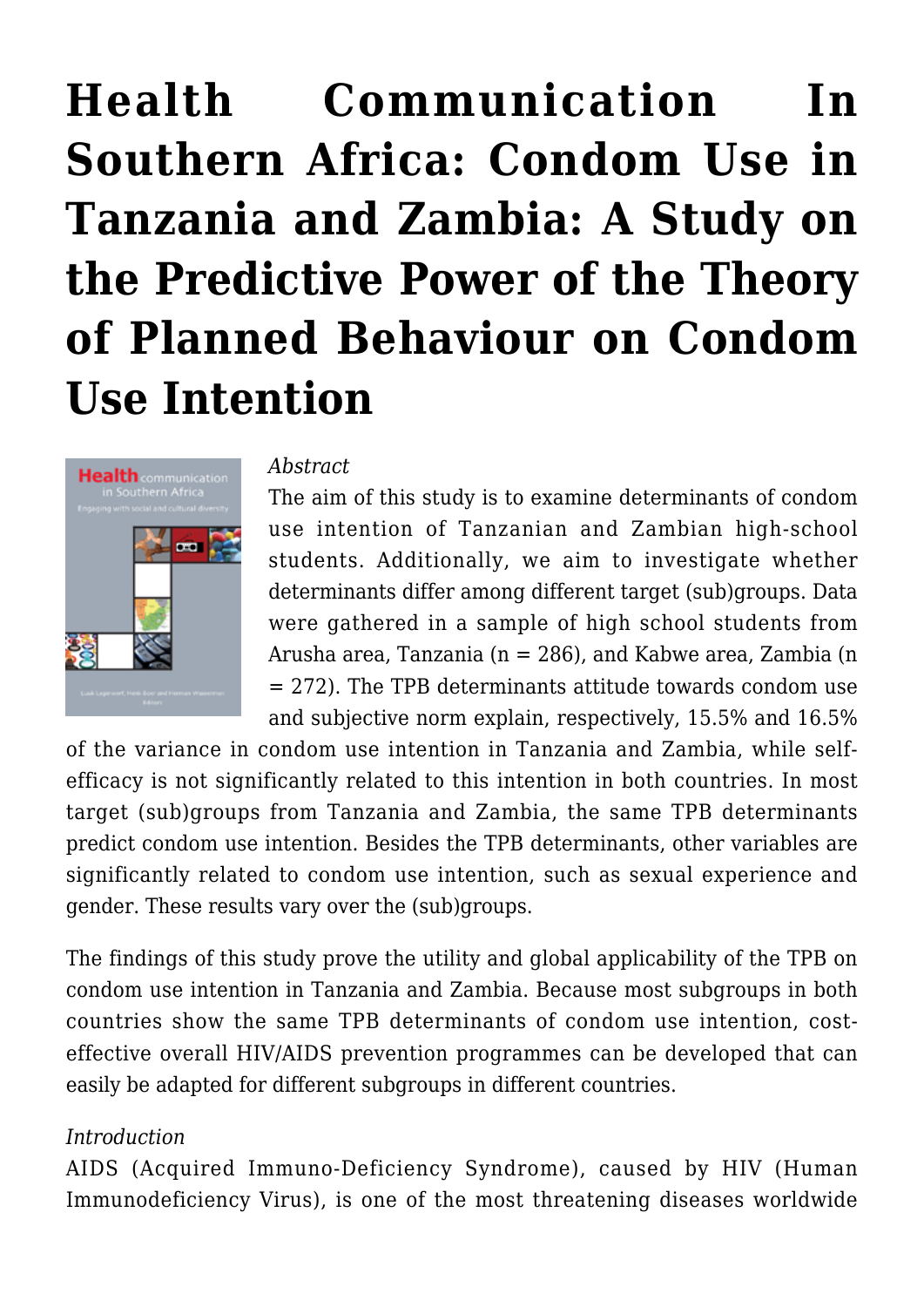(UNAIDS, 2007). Sub-Saharan Africa, the area of Africa south of the Sahara desert, is the most affected region in the world, with AIDS being the leading cause of death in this area. Because relatively little is done on HIV/AIDS prevention and treatment, it is expected that the number of infected people and deaths will rise (UNAIDS, 2007).

HIV infection is often a consequence of a specific behaviour, one of which is unsafe sex (Fishbein, 2000). While condom availability has risen in Sub-Saharan Africa, there are many factors that keep people from using them (AVERT, 2007). Therefore, most HIV/AIDS prevention programmes aim at increasing the use of condoms in order to decrease the risk of infection and restrict the AIDS-epidemic (Bennett & Bozionelos, 2000).

Theoretically, scientific knowledge can contribute to the effectiveness of HIV/AIDS prevention programmes. While some studies found that behaviour change interventions that were explicitly based on theory were not more effective than prevention programmes without a theoretical basis (see Hardeman et al., 2002, for a review), other research showed a higher effectiveness of prevention programmes based on scientific literature (Fishbein, 2000; Gredig, Nideroest & Parpan-Blaser, 2006; Jemmott et al., 2007; Munoz-Silva, Sanchez-Garciá, Nunes & Martins, 2007). A commonly used behavioural model in scientific studies is Ajzen's Theory of Planned Behaviour (TPB) (Ajzen, 1991). According to the TPB, behaviour is best predicted by asking people whether they have the intention to show this specific behaviour. In turn, behavioural intention is determined by attitude, subjective norm, and self-efficacy. The current study on condom use intention in Tanzania and Zambia used the TPB as a theoretical foundation. Until now, a couple of studies on condom use intention applying the TPB have been conducted in Sub-Saharan Africa. Most of these were carried out in South Africa (Boer & Mashamba, 2007; Bryan, Kagee & Broaddus, 2006; Giles, Liddell & Bydawell, 2005; Jemmott et al., 2007). No studies using the TPB were conducted in Zambia yet, and only one study is available on Tanzania (Lugoe & Rise, 1999). The current study was carried out in Zambia and Tanzania to examine whether the results of studies conducted in South Africa are also valid for other countries in Sub-Saharan Africa. The aim of the study is to examine determinants of condom use intention of Tanzanian and Zambian high-school students. Furthermore, the following subgroups will be compared to identify TPB determinants of intended condom use among specific target groups: males and females, students with and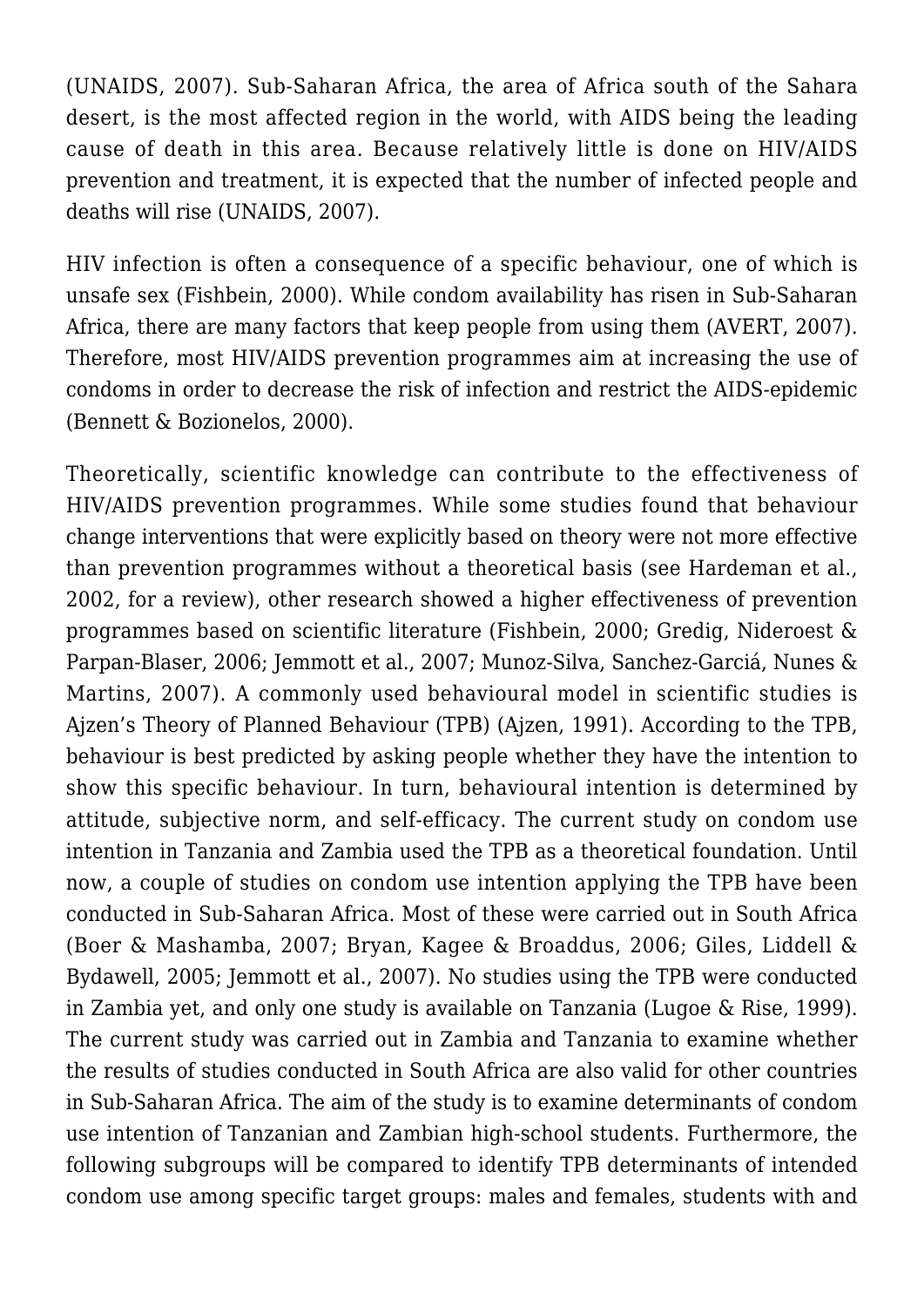without a steady boy/girlfriend, and students with and without sexual experience. Subgroup analyzes to investigate whether the relation of attitude towards condom use, subjective norm, and selfefficacy to intention varies among specific target groups have hardly been reported in African studies. The research questions are:

\* What are the differences between Tanzanian and Zambian high-school students in condom use intention, attitude towards condom use, subjective norm, and selfefficacy?

\* What are the determinants of condom use intention of Tanzanian and Zambian high-school students?

\* What are the determinants of condom use intention of males and females, students with and without a steady boy/girlfriend, and students with and without sexual experience?

The target group of this study is high-school students between 13 and 19 years old. Around this age most young people become sexually active and it is important to inform them timely and in the right way on safe sexual behaviour (UNAIDS, 2008a). Only a few prevention programmes in Africa focus on this group, even though the United Nations AIDS programme mentions studying young people as one of the most important goals of their prevention programme in Tanzania and Zambia (UNAIDS 2008a; UNAIDS 2008b). Respectively 11% and 13% of the Tanzanian males and females under study had sex before their 15th year. Of the Tanzanian young males and females (15-24 years old), respectively 81% and 36% had sex in the last 12 months, and 47% and 42% used a condom the last time they had sex (UNAIDS, 2008a). Only 44% of the Tanzanian young females correctly knows how to prevent an HIV infection, as does 49% of the Tanzanian young males.

Respectively 16% and 14% of the Zambian young males and females had sex before their 15th year. Respectively 86% and 30% of the Zambian young males and females had sex in the last 12 months, and 40% and 35% used a condom the last time they had sex. Of the Zambian young males, 37% correctly knows how to prevent an HIV infection, as does 34% of the Zambian young females (UNAIDS, 2008b; UNAIDS 2008c). The HIV prevalence rate in Tanzania is 8% compared to 22% in Zambia (Nyblade et al., 2003) and the percentage of HIV/AIDS-infected males and females is almost 50/50 in Tanzania, while three times more women thanman under 35 are HIV/AIDS-infected in Zambia (UNAIDS, 2006).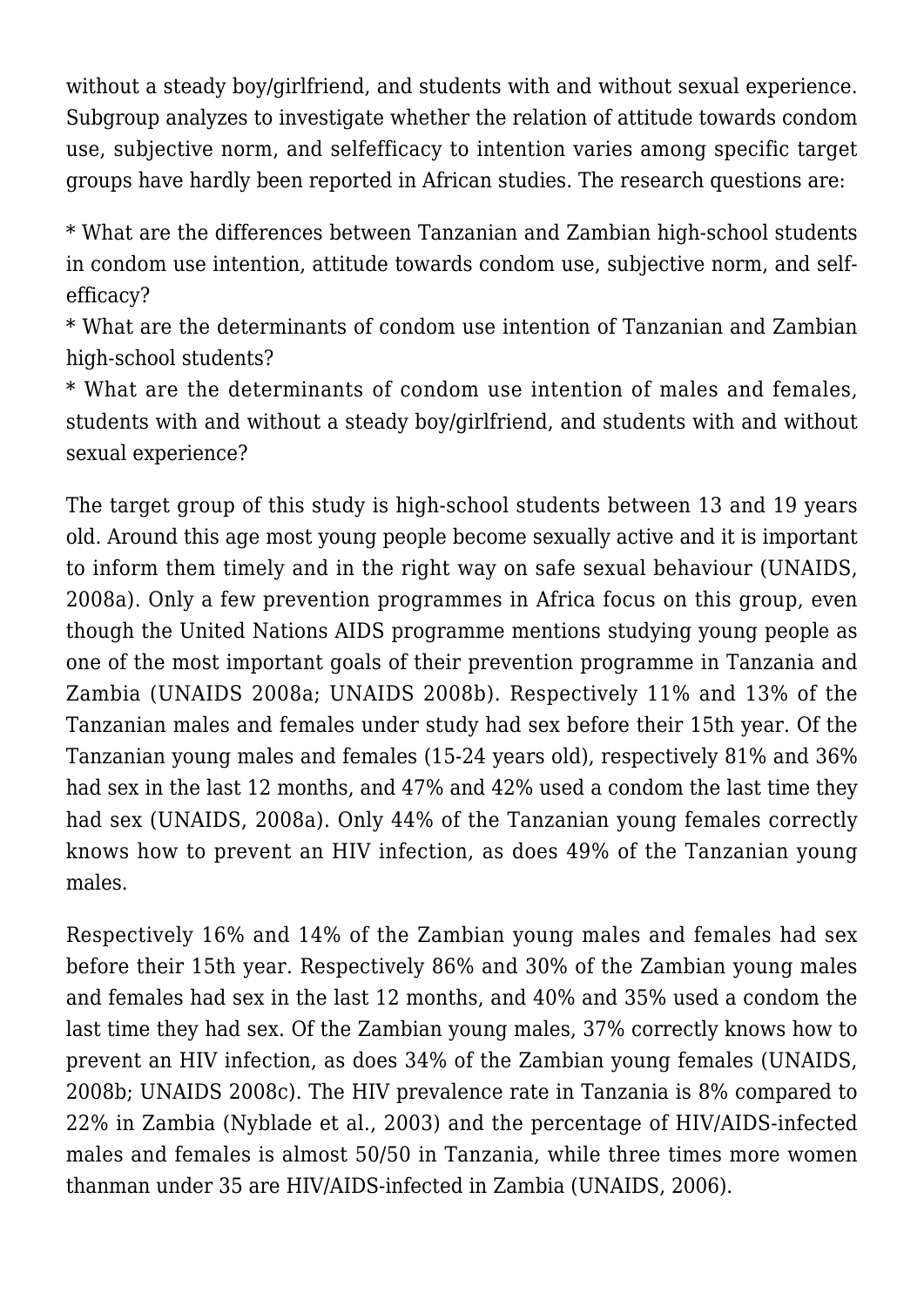# *Theory of Planned Behaviour*

The central behaviour in this study is condom use. How can the desired behaviour, condom use, be stimulated? To answer this question, insight into the factors that determine behaviour must be acquired (Lechner, Kremers, Meertens & De Vries, 2007). There are different theories and models; yet, many studies on condom use are based on the Theory of Planned Behaviour (Ajzen, 1991). Studies that compared behavioural models showed that the TPB was significantly more efficient in predicting condom use than other behavioural models such as the health belief model, protection motivation theory, cognitive theory, and the information motivation-behavioural skills model (Bakker, Buunk & Siero, 1993; Chaisamrej, Zimmerman, Noar & Thomas, 2005). Moreover, the TPB is the most widely used model in studies on condom use intention (e.g., Armitage, Norman & Conner, 2002; Boer & Mashamba, 2007; Bryan et al., 2006; Bryan, Ruiz & O'Neil, 2003; Eun Seok, Kevin & Thema, 2007; Giles et al., 2005; Jemmott et al., 2007; Molla, Astrøm & Brehane, 2007; Munoz-Silva et al., 2007; Villarruel, Jemmott, Jemmott & Ronis, 2004; Wiggers, De Wit, Gras, Coutinho & Van den Hoek, 2003). Nevertheless, all these studies concluded that the TPB is not a perfect model and that possible expansions or improvements must be examined.

The TPB model can be explained by departing from the behaviour. Someone behaves in a certain way when that person has a strong intention to show that behaviour. Three behavioural determinants are underlying this behavioural intention: attitude towards the behaviour, subjective norm, and self-efficacy concerning the behaviour. Attitude is the general evaluation of the behaviour and is based on underlying beliefs that people have regarding pros and cons of the behaviour. Subjective norm refers to the perceived opinion of the social environment of a person regarding the desirability of his or her performance of the behaviour (Lechner et al., 2007). Self-efficacy is defined as the expectations that people have about their capability to perform a specific behaviour (Lechner et al., 2007). The behavioural intention to use a condom will be larger if a person has a positive attitude towards using a condom, if (s)he perceives that the social environment approves of using a condom and if (s)he expects to be capable of performing the behaviour. The relative influence of the three determinants can vary with the behaviour and population studied (Fishbein, 2000). A frequently voiced criticism on the TPB is that the model is not applicable to every culture because it is overly based on individualistic Western cultures. However, the TPB has been implemented successfully in more than fifty countries, developed as well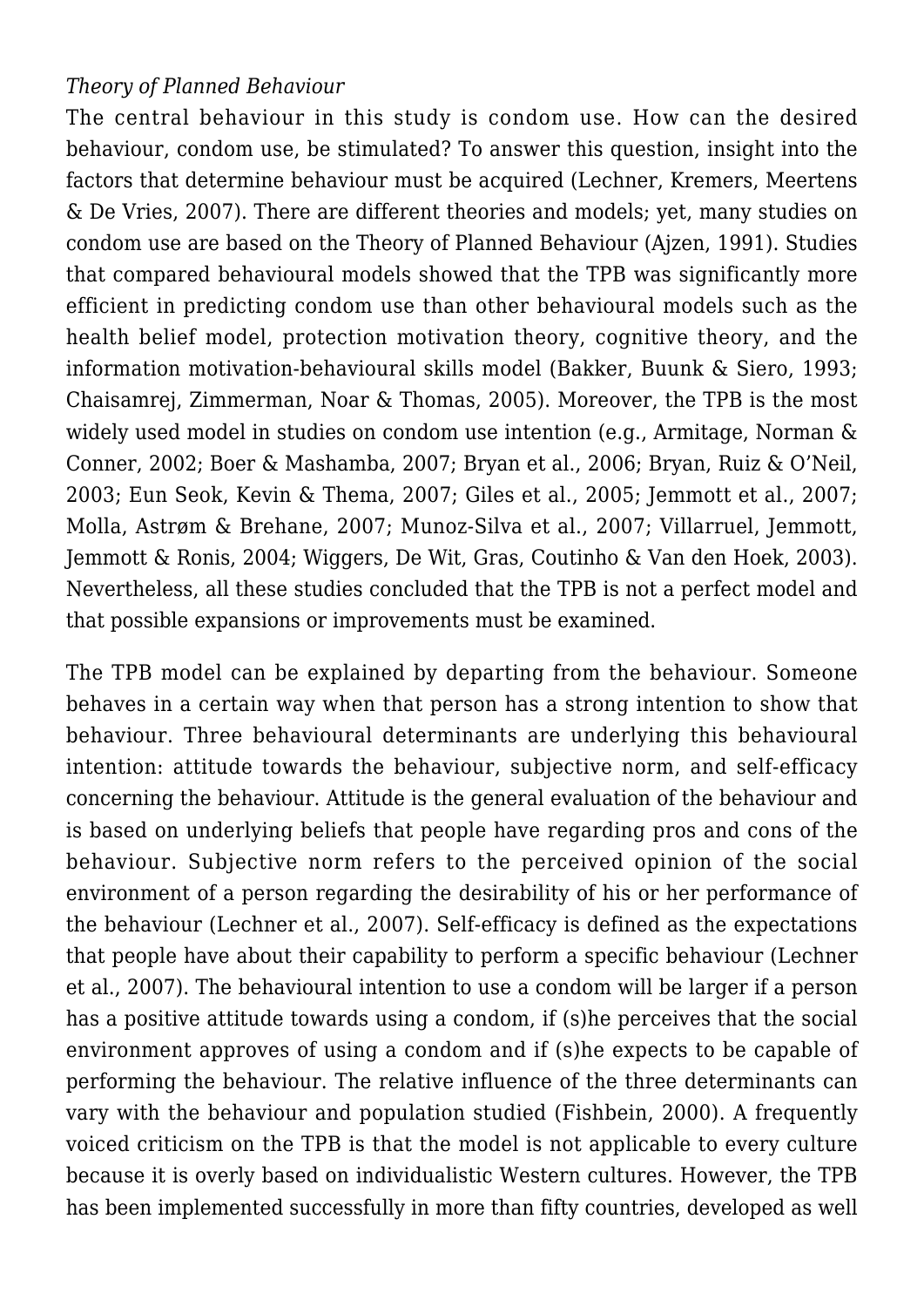as undeveloped ones (Fishbein, 2000). In every country, the three TPB determinants were the most important determinants of behavioural intention, although their values differed from country to country. The argument that the model is too individualistic therefore appears to be invalid, because even in a culture where group factors are known to be influential on someone's behaviour (South Africa), the model explained as much as 67% of the behavioural intention (Giles et al., 2005).

### *Previous studies on condom use in sub-Saharan Africa*

Several studies have been carried out on the applicability of the TPB on HIV/AIDS prevention in Sub-Saharan Africa, although most of them have been conducted in South Africa. The results showed that the TPB seems to be well applicable (For studies in South Africa, see Boer & Mashamba, 2005, 2007; Bryan et al., 2006; Giles et al., 2005; and Jemmott et al., 2007; For studies in Ethiopia, see Fekadu & Kraft, 2001, 2002; and Molla et al., 2007; For a study in Tanzania, see Lugoe & Rise, 1999). The variance in condom use intention among Sub-Saharan Africans could be explained from 22% (Boer & Mashamba, 2007) to 48% (Molla et al., 2007), and one study even explained 67% (Giles et al., 2005). All three TPB determinants were generally significantly related to condom use intention. The conclusion regarding the relative importance of the TPB determinants of condom use intention varied over these studies. When comparing the results from ten datasets as described in the nine above-mentioned articles (considering the males and females datasets of Boer and Mashamba (2007) and Bryan et al. (2006) as separate ones and the study reported by Fekadu and Kraft (2001, 2002) in two articles as one), attitude towards condom use appeared to be the most important determinant in two studies (Boer & Mashamba, 2007 for females; Molla et al., 2007), subjective norm in five studies (Boer & Mashamba, 2005; Boer & Mashamba, 2007 for males; Bryan et al., 2006 for males and females; Fekadu & Kraft, 2001, 2002), and self-efficacy in three studies (Giles et al., 2005; Jemmott et al., 2007; Lugoe & Rise, 1999). Only a few studies showed non-significant results for attitude towards condom use (Boer & Mashamba, 2005; Giles et al., 2005), subjective norm (Boer & Mashamba, 2007 for females; Jemmott et al., 2007) and self-efficacy (Boer & Mashamba, 2005; Boer & Mashamba, 2007 for males; Molla et al., 2007). These results show that a lot of variation in the importance of the TPB determinants was found in the different studies.

Condom use intention is not predicted solely by the TPB determinants. Therefore,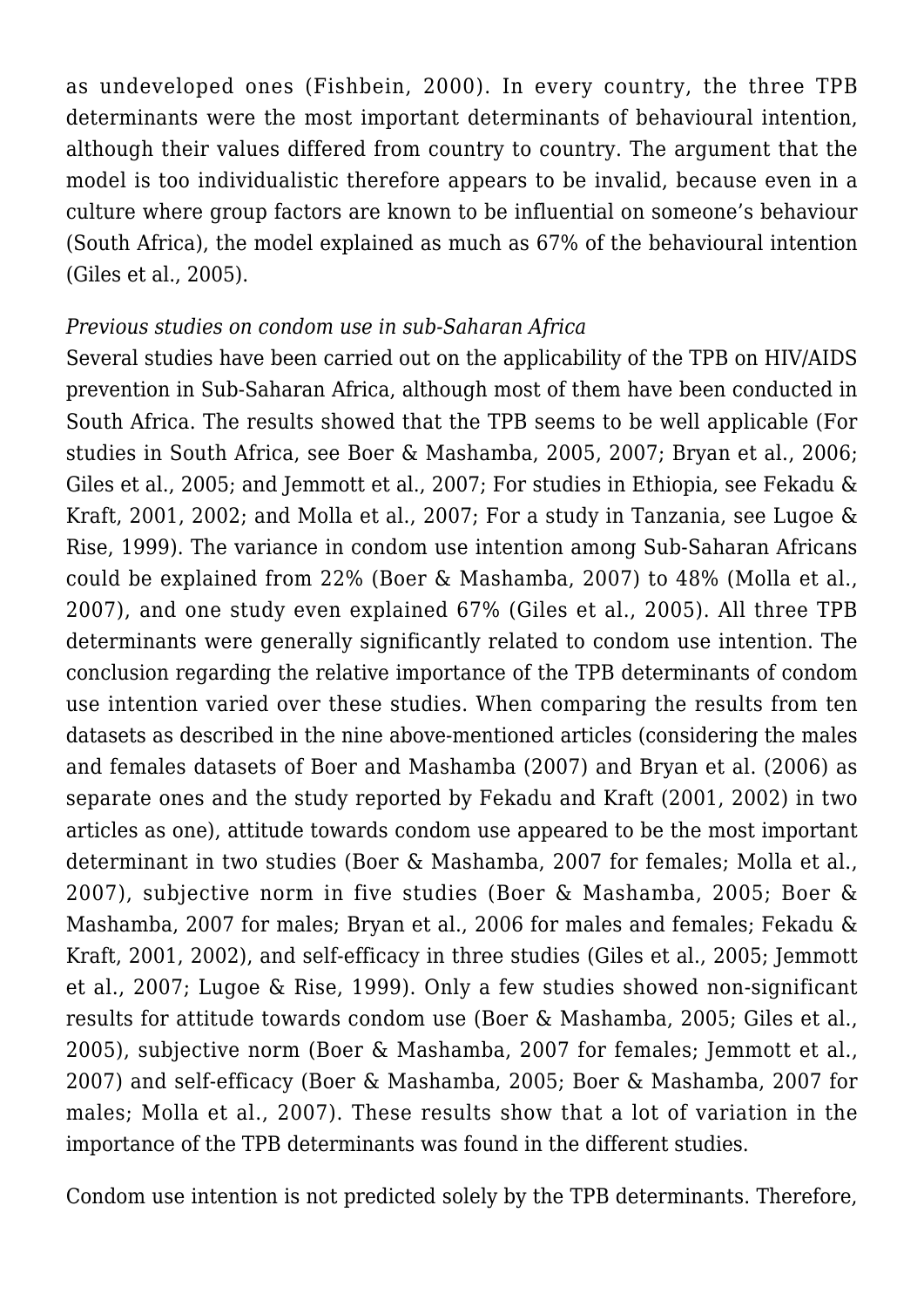it is recommended to take additional variables into account in order to explore their indirect or direct role in the TPB model (Fishbein, 2000; Lechner et al., 2007). In the above studies, some additional variables were significantly related as well: language preference (local language versus English, Jemmott et al., 2007), gender (Boer & Mashamba, 2007; Bryan et al., 2006), HIV knowledge (Bryan et al., 2006), and positive future outlook (Bryan et al., 2006).

Some variables were also considered important in previous studies on the TPB and condom use intention in Sub-Saharan Africa, but their relationship with condom use intention was not significant. We will further explore these variables in the current study. These are age (Bryan et al., 2006), HIV fear (Boer & Mashamba, 2007), sexual experience (Jemmott et al., 2007), and last condom use (Boer & Mashamba, 2007). In addition, following Boer and Mashamba (2007), religion was taken into account, because it was expected that Christians had a lower condom use intention. Several Christian denominations, in particular the Roman Catholic Church, do not approve of condom use (Bradshaw, 2003; Sarkar, 2008). Though never measured before, the residential area of respondents was also included because we had the impression that this might partly explain the differences in the results of earlier studies. For instance, urban areas showed a tendency towards rating self-efficacy as the most important determinant (e.g., Jemmott et al., 2007; Lugoe & Rise, 1999) whereas in rural areas attitude seemed to be more important than selfefficacy (e.g., Boer & Mashamba, 2007; Molla et al., 2007).

Finally, following the theorizing of Fishbein and Yzer (2003) three variables were added that might have a relationship with condom use intention, namely the attitudes towards specific goals. Attitudes towards specific goals are considered important because different goal attitudes might lead to different opinions about condom use. For example, people with an unfavourable attitude towards getting pregnant might hold a different opinion about condom use than people with a favourable attitude towards getting pregnant (Fishbein, 2000). In this study, three specific goals were distinguished that can be gained by performing, or not performing, the target behaviour of having sex with a condom: 1) getting pregnant; 2) experiencing pleasure; and 3) pleasing a partner.

## *Method*

Data collection took place in April and May 2008. The participants were students from high schools in Arusha area, Tanzania, and Kabwe area, Zambia. Students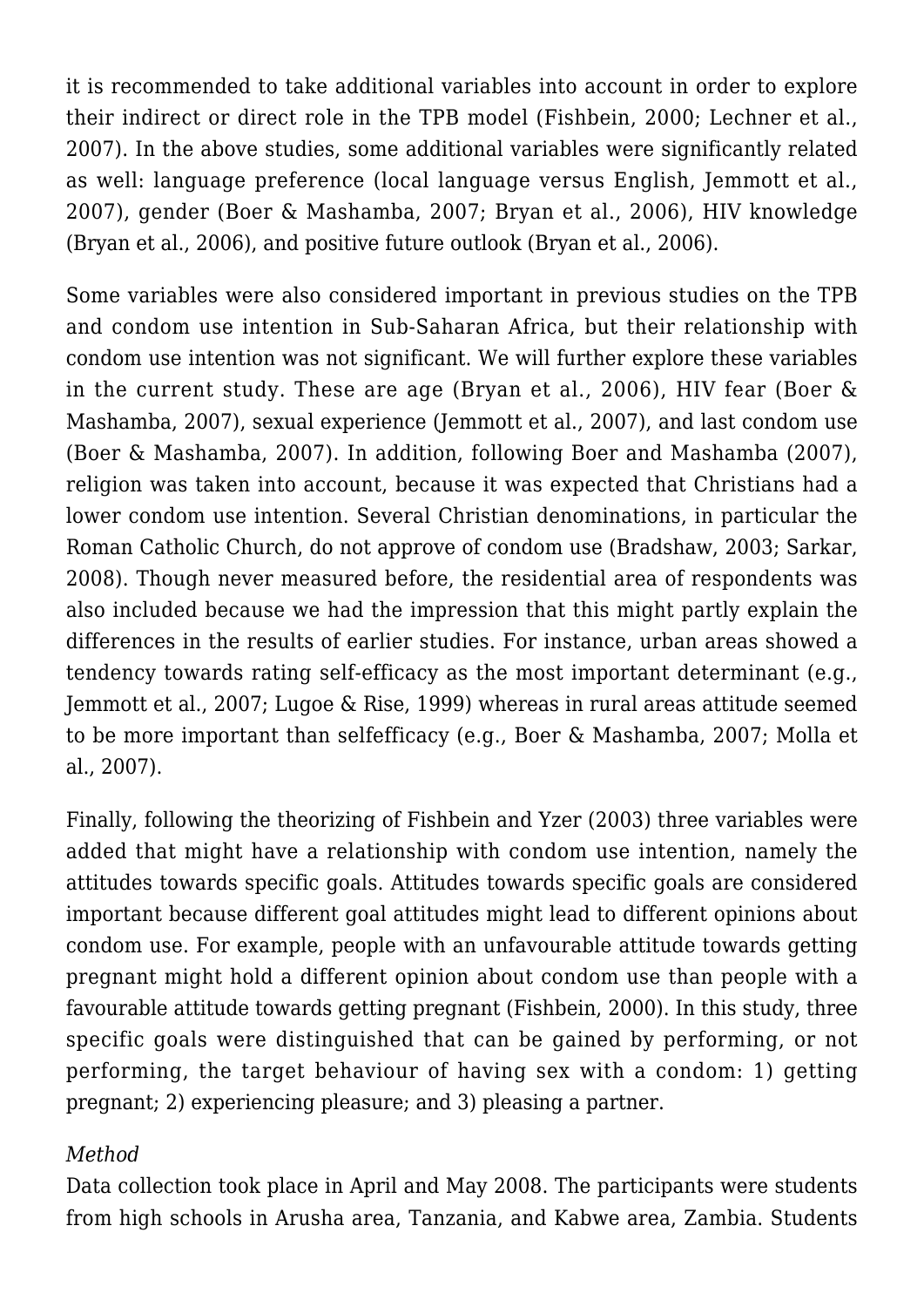and schools were found using a convenience sample. Non-Governmental Organizations (NGO's) in Tanzania (Foundation Friends of Tanzania) and Zambia (Student Partnership Worldwide) that work together with schools assisted in the data gathering process by approaching high schools in their area and asking for permission to hand out the questionnaire. Three schools in Tanzania and two schools in Zambia were approached and they all agreed to participate. The questionnaire was translated into the national language of the countries. In Tanzania, this was Swahili and in Zambia this was English. After obtaining informed verbal consent, participants were given anonymous questionnaires. All students filled out the questionnaire within 45 minutes, and there was no nonresponse. The researcher and an interpreter were present in the classroom during the data collection. Confidentiality was assured in the questionnaire and the researcher repeated orally in class that all responses would remain anonymous.

## *Subjects*

In Tanzania, 294 respondents completed the questionnaire whereas 273 respondents age of the respondents was 13 to 19 years old, respondents younger than 13 years old (i.e., eight in Tanzania and one in Zambia) were excluded, leaving 286 respondents in Tanzania and 272 in Zambia. The majority of the respondents were between 16 and 19 years old (85.7% in Tanzania and 79.8% in Zambia, respectively). Both in Tanzania and Zambia, the median age was 17 years. Of the Tanzanian respondents, 45.8% was female and of the Zambian respondents, 39.0% was female. In the Tanzanian sample, 22.7% reported that they had ever had sexual intercourse, of which 41.8% reported to have used a condom the last time they had sex. Of the Zambian respondents, 23.9% said they had ever had sexual intercourse, of which 39.7% used a condom the last time they had sex. Of the Tanzanian respondents, 81.0% reported to be Christian, 17.3% was Muslim, 1.0% was Hindu and 0.7% had another religion. Of the Zambian respondents, 98.9% reported to be Christian, 0.4% was Muslim, 0.4% was Hindu and 0.4% had another religion.

Differences between the Tanzanian and Zambian sample on the sociodemographic variables age, gender, and boy/girlfriend were examined using t-tests or chisquare tests. Results showed that the mean age of the Tanzanian respondents was slightly but significantly higher (16.95 versus 16.53 years) than that of the Zambian respondents,  $t = 2.385$ , p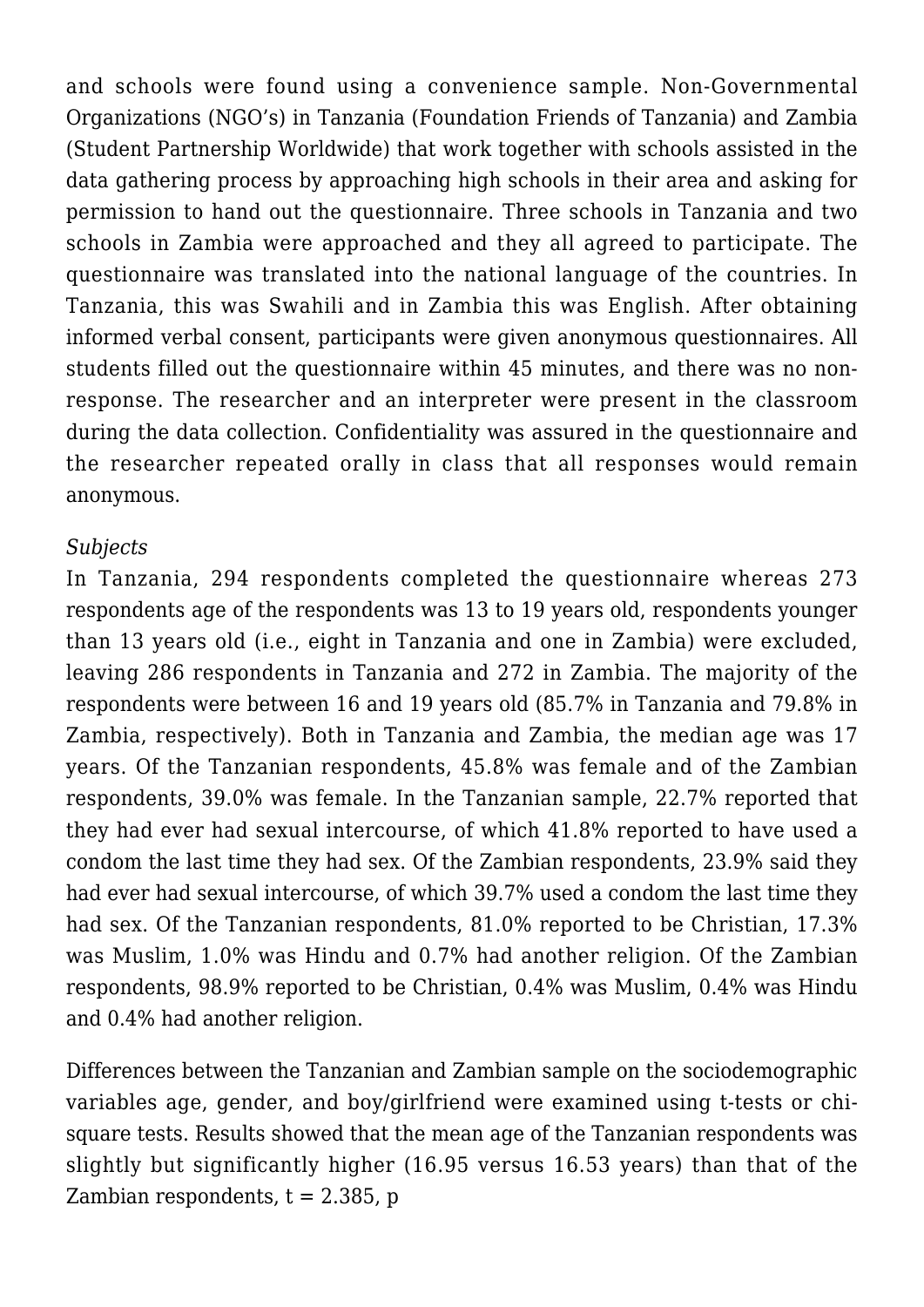# *Questionnaire*

The four variables of the TPB were measured using scales that were used by Boer and Mashamba (2007). Because the Cronbach's  $\pm$  of the subjective norm scale in this questionnaire was 0.61, which is too low for a valid scale, the subjective norm scale was replaced by the one used by Fisher, Fisher, Bryan, and Misovich (2002), that showed a Cronbach's  $\pm$  of 0.79 in a South-African sample (Bryan et al., 2006). Condom use intention was measured with three items on a 5-point scale, for example, "in the future I will always use a condom"  $(1 = \text{completely disagree})$ . 5 = completely agree, Cronbach's  $\pm$  = 0.69). Attitude towards condom use was measured with 13 items, each rated on a 5-point scale, ranging from 1 (completely disagree) to 5 (completely agree), Cronbach's  $\alpha = 0.88$ . An example of an attitude item is "using condoms will make sex less enjoyable". Subjective norm was measured with eight items on a 5-point scale, for example, "friends that I respect think I should use condoms every time I have sex, during the next four months" (1 = very untrue, 5 = very true, Cronbach's  $\alpha$  = 0.86). The self-efficacy scale contains twelve 5-point items  $(1 = \text{completely disagree}, 5 = \text{completely}})$ agree, Cronbach's  $\alpha = 0.69$ ). An example is "I think condoms are difficult to use". A mean score was calculated for all variables measured with multiple items.

Variables that were not part of the TPB that were measured with existing questions were gender  $(0 = male, 1 = female)$ , boy/girlfriend, sexual experience, language preference, religion, positive future outlook, HIV knowledge, and HIV fear. Boy/girlfriend was measured by asking "do you have a steady boyfriend/girlfriend" (0 = single, 1 = steady boyfriend/girlfriend) (Boer  $\&$ Mashamba, 2007). Sexual experience was measured with the question "have you ever had sexual intercourse? (Male's penis in a female's vagina)" (Jemmott et al., 2007). Answering categories were:  $0 =$  never had sexual intercourse,  $1 =$  sexual intercourse at least once. In addition, last condom use was measured by the question "the last time I had sex, I used a condom"  $(1 = not applicable, 2 = yes, 3$ = no) (Boer & Mashamba, 2007). Language preference was measured with one question based on Jemmott et al. (2007): "In general, what language do you read and speak?"  $(1 = only local, 5 = only English)$ . This variable was recoded as follows:  $0 =$  local language preference,  $1 =$  both equal or English language preference. Positive future outlook was measured by 15 items (Cronbach's  $\alpha$  = 0.67) in accordance with Bryan et al. (2006). An example of a positive future outlook item is: "In general I am satisfied with myself"  $(1 = distance$  a lot,  $4 =$ agree a lot). HIV knowledge was measured by four items (Bryan et al., 2006). An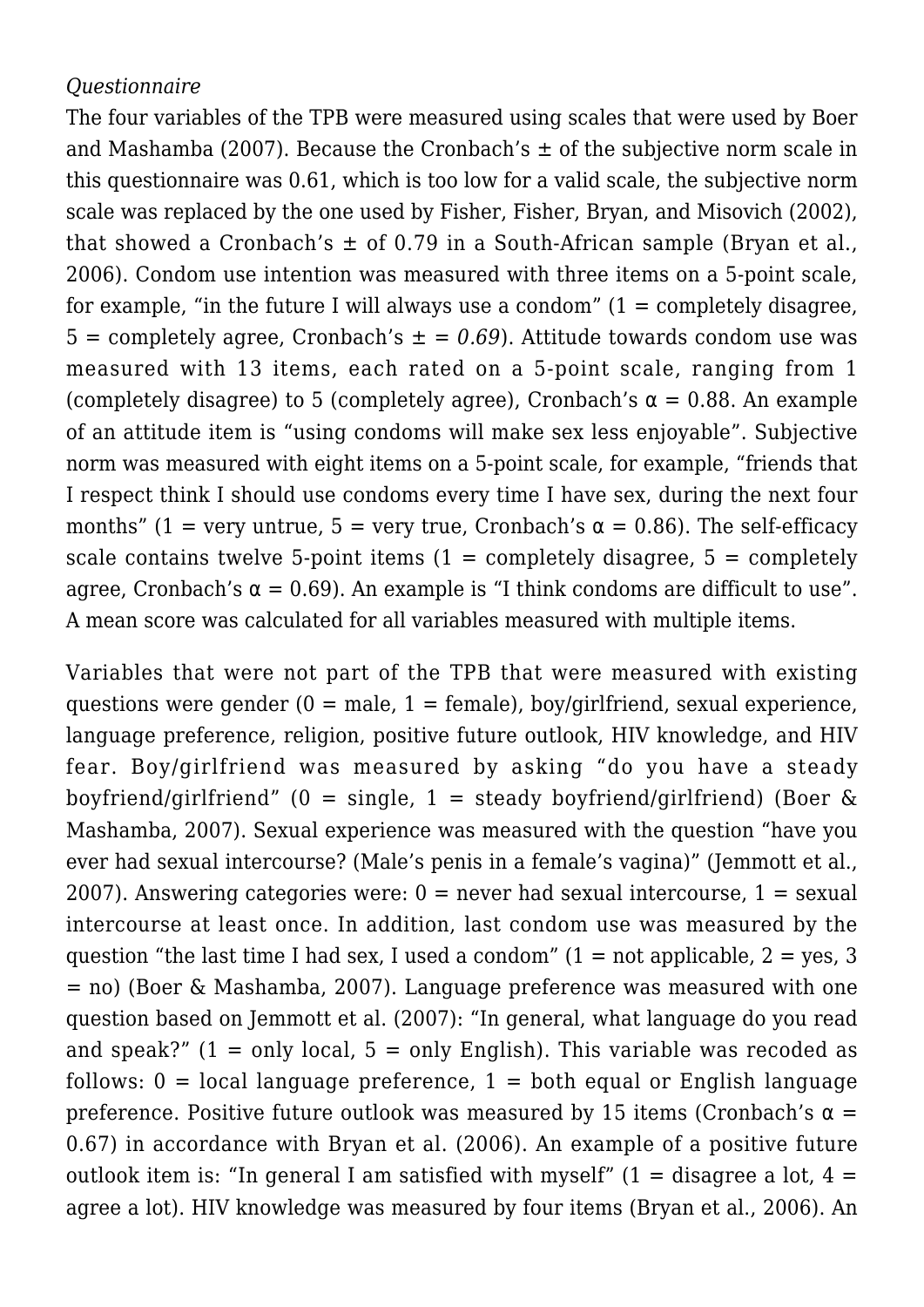example of an HIV knowledge item is: "AIDS is caused by the HIV virus"  $(0 = no,$  $1 = ves$ ). A total score was calculated by administering one point for each correct answer (range 0-4). HIV fear was measured with three items (Cronbach's  $\alpha$  = 0.65) in accordance with Boer and Mashamba (2007). An example of an HIV fear item is: "I am afraid of contact with a person who is HIV positive" (1 = completely  $disagree, 5 = completely agree.$ 

Religion was measured by asking people about their religion (Christian, Muslim, Jewish, Hindu, traditional African religion, none). No respondents adhered to a traditional African religion. Because large parts of the Christian Church oppose condom use, whereas Muslim, Jewish and Hindu churches do not oppose condom use to this extent (Sarkar, 2008), religion was recoded into:  $0 =$  religion with a ban on condom use, 1= religion with no explicit ban on condom use or no religion.

The 'attitude towards goals'-items had not been used before in condom use studies and were therefore measured with self-designed questions. Attitudes towards three goals were discerned: attitude towards pregnancy ("I have sex because I want to get pregnant"), attitude towards having sex for own pleasure ("I have sex for pleasure"), and attitude towards having sex to please their partner ("I have sex to please my boyfriend/girlfriend"). These items were measured on a 5-point Likert scale  $(1 = \text{completely disagree}, 5 = \text{completely}})$ agree). Finally, living area was examined by asking "in what area do you live?" (0  $=$  rural,  $1 =$  urban).

# *Data analysis*

Descriptive statistics were obtained on the socio-demographic characteristics and the determinants of intended condom use. Differences between the Tanzanian and Zambian mean scores of TPB determinants were calculated using a Students ttest. Furthermore, t-tests were conducted to examine differences between the Tanzanian and Zambian respondents on additional determinants of condom use intention, that is, goals attitudes, HIV knowledge, and HIV fear. These analyses were also done for the separate target groups in each country: males, females, singles, students with steady boy/girlfriend, and students with and without sexual experience. Next, the determinants were included in a multiple regression model using forced entry in blocks with condom use intention as dependent variable. The three blocks were:

1. TPB determinants (attitude towards condom use, subjective norm, and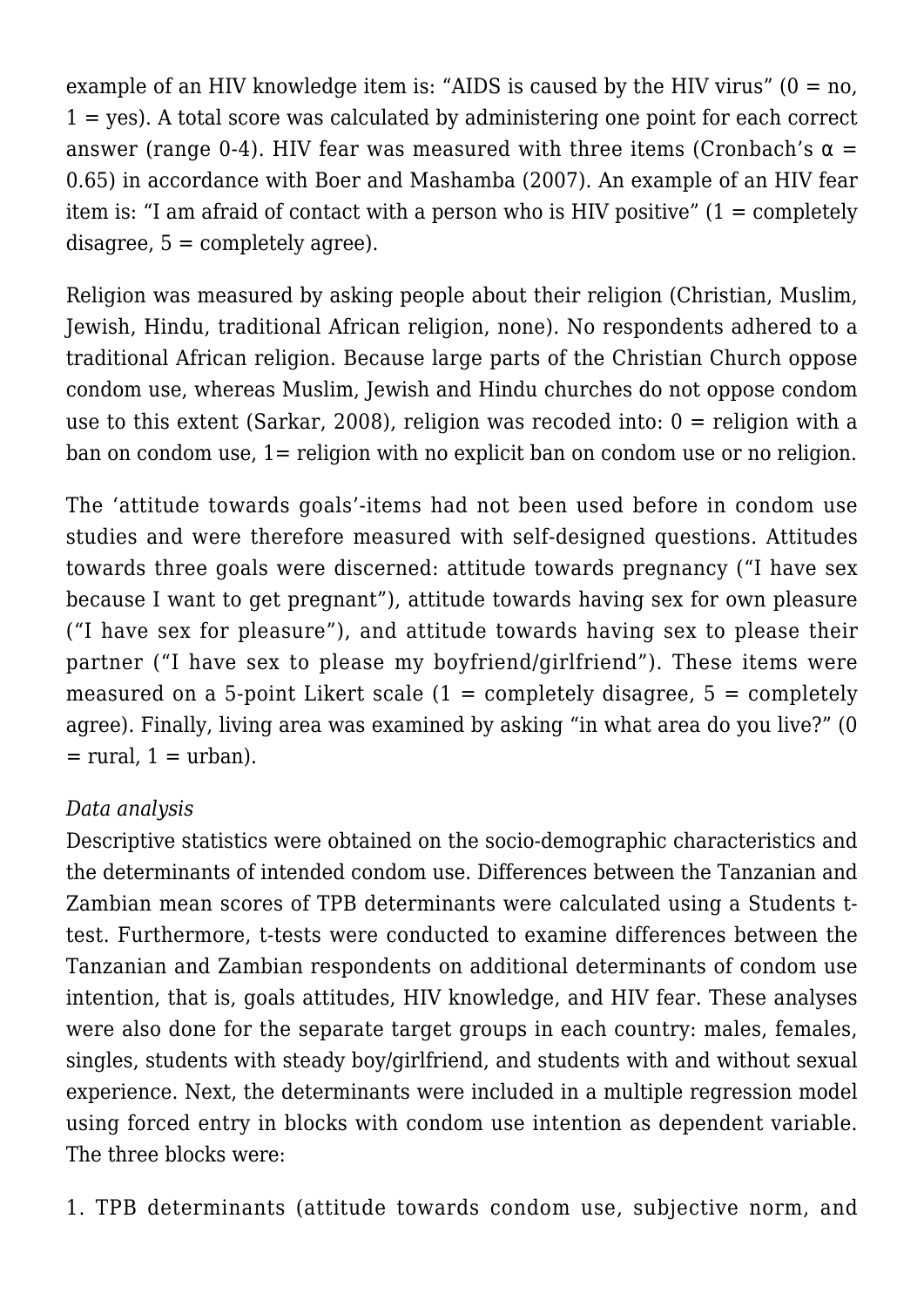selfefficacy);

2. determinants that might be influenced by means of HIV/AIDS prevention programmes (attitude towards pregnancy, attitude towards own pleasure, attitude towards pleasing partner, HIV knowledge, and HIV fear); and

3. other additional variables (gender, age, boy/girlfriend, sexual experience, residential area, language preference, religion, and positive future outlook). We conducted separate regression analyses for the Tanzanian and the Zambian sample.

Religion was only entered in the Tanzanian analyses as 98.9% of the Zambian respondents was Christian. Finally, separate regression analyses were performed for the above mentioned subgroups in each country by adding the following variables in three blocks:

1. TPB determinants (attitude towards condom use, subjective norm, and selfefficacy);

2. Goal attitudes (attitude towards pregnancy, attitude towards own pleasure, and attitude towards pleasing partner);

3. gender, boy/girlfriend, and sexual experience. All statistical analyses were carried out using SPSS 16.0.

# *Results*

# *Differences between the Tanzanian and the Zambian sample*

T-tests were calculated to estimate differences between the Tanzanian sample and the Zambian sample with regard to condom use intention, TPB determinants, and condom use related variables that might be influenced by means of HIV/AIDS prevention programmes. Table 1 shows that the Tanzanian students scored significantly higher than the Zambians on condom use intention, self-efficacy, attitude towards pregnancy, attitude towards having sex for own pleasure, attitude towards having sex to please partner, and HIV fear.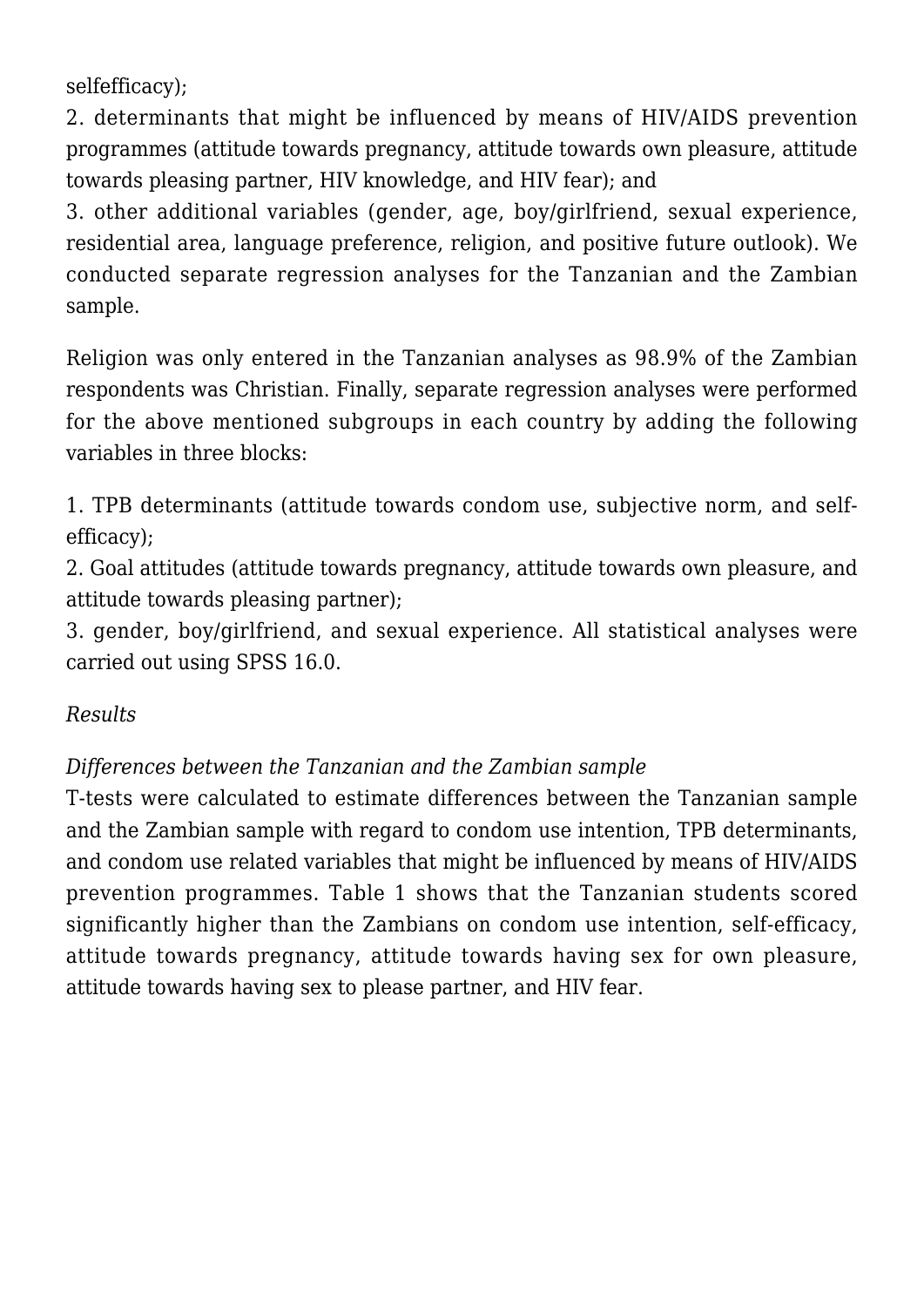.<br>Table 1. Comparison between the Tauzanian and Zambian samples on the TPB determinants, Attitudes<br>oweards goals, HIV knowledge, and HIV fear.

|                   |                             |         | Taectania<br>Total group<br>$(n = 284)$ |         |                                                                                                             |  |
|-------------------|-----------------------------|---------|-----------------------------------------|---------|-------------------------------------------------------------------------------------------------------------|--|
|                   |                             | Ar      | $-50$                                   | w       | 80                                                                                                          |  |
| sterifice         | istended condom use (1-5)   | 5.47 ** | 1.33                                    | 3.13    |                                                                                                             |  |
| TPR determinants  | Attitude condom use (1-5)   | 3.76    | <b>Q.94</b>                             | 3.77    |                                                                                                             |  |
|                   | Subjective namn (1-5)       | 2.56    | 1.21                                    | $3.02*$ |                                                                                                             |  |
|                   | Self-efficers (1-5)         | 3,85 ** | 0.69                                    | 3.64    |                                                                                                             |  |
| Attitudes towards | Goal programes (1-5)        | 1.95*   | 1.27                                    | 1.75    |                                                                                                             |  |
| goals.            | Goal own pleasure (1-5)     | $2.75*$ | 1.59                                    | 2.50    | 1.31                                                                                                        |  |
|                   | Ocal please partner (1-5)   | $2.58*$ | 1.58                                    | 1.85    |                                                                                                             |  |
| HIV.              | 3.99<br>HEV knowledge (0-4) |         | (8.79)                                  | 3.39    |                                                                                                             |  |
|                   | IIIV Spar (1-5)             | 3,82 ** | 1.13                                    | 3.41    | <b>Zankia</b><br>Total group<br>$(n = 272)$<br>1.10<br>0.78<br>0.93<br>0.57<br>1.03<br>1.09<br>0.77<br>1.18 |  |

Table 1. Comparison between the Tanzanian and Zambian samples on the TPB determinants, Attitudes towards goals, HIV knowledge, and HIV fear. Note. T-tests between Tanzania and Zambia; a score marked with \* or \*\* indicates that the mean score is significantly higher than the comparison score.  $*$  p < 0.05, \*\*  $p < 0.01$ .

On the other hand, Zambians scored significantly higher on subjective norm than Tanzanians. Due to the relatively large sample size, small differences between average scores can already be significant. When looking at relevant differences, considering a difference of  $> 0.40$  (i.e., 10% of the range of the five-point scales) between the mean scores of Tanzanians and Zambians as clinically relevant, only subjective norm, attitude towards pleasing partner, and HIV fear showed relevant differences. The Zambian sample  $(M = 3.02)$  reported a higher average subjective norm than the Tanzanian sample  $(M = 2.56)$ . The Tanzanian students scored higher on attitude towards having sex to please partner  $(M = 2.58)$  and HIV fear  $(M = 3.82)$  than the Zambian students  $(M = 1.85$  and  $M = 3.41$ , respectively). The analyses were repeated for the target subgroups. The results of the subgroup analyses were comparable with those of the total Tanzanian and Zambian samples.

### *Predictors of condom use intention in Tanzania and Zambia*

Regression analysis revealed that attitude towards condom use and subjective norm were predictive for condom use intention in both the Tanzanian and the Zambian sample (Table 2).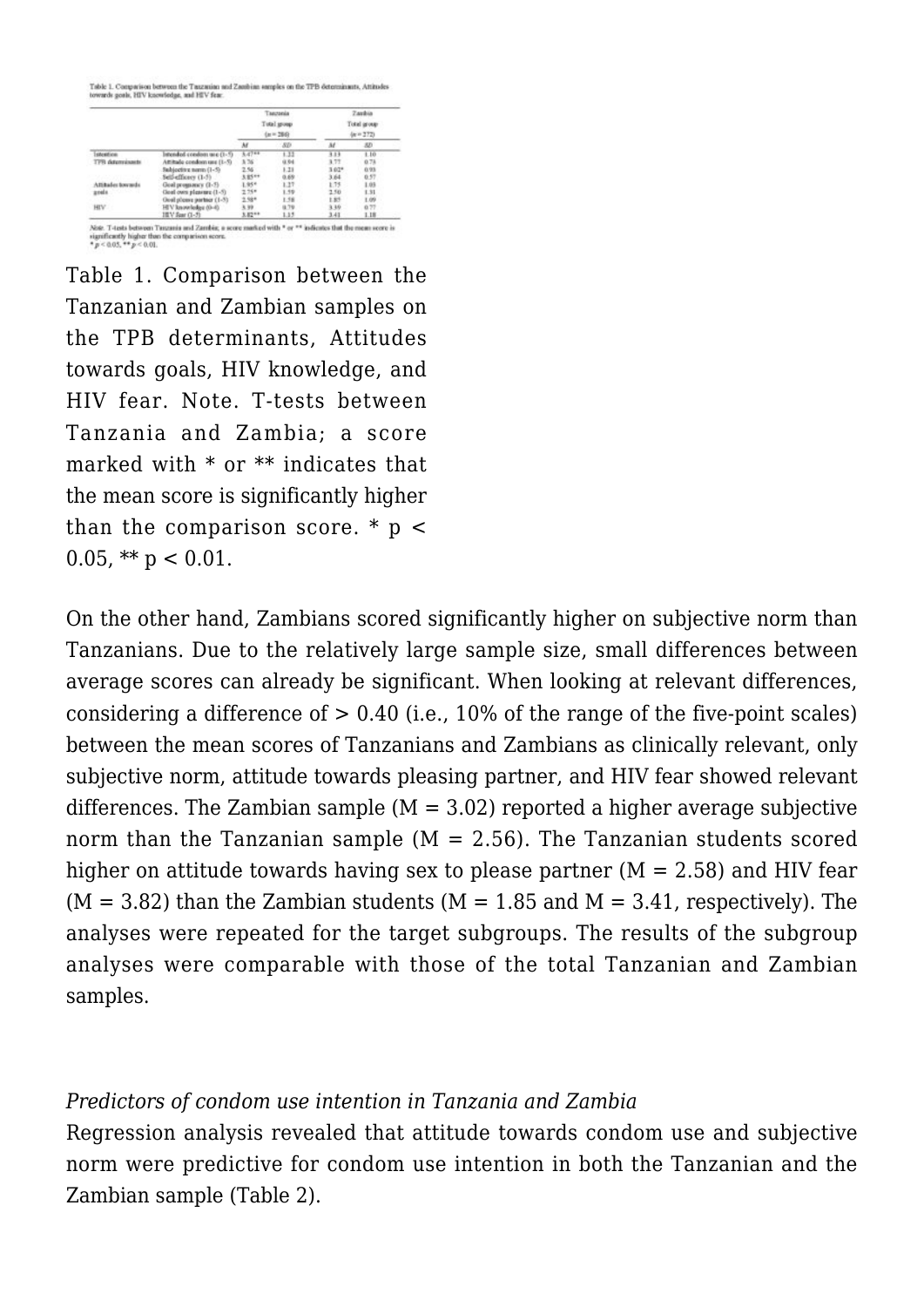able 2. Multiple regression of condom use intention in the Taru

| Determinants                                     | Testanta |             |                |             | Zambia      |                     |  |  |
|--------------------------------------------------|----------|-------------|----------------|-------------|-------------|---------------------|--|--|
|                                                  | Slipp 1  | Stop 1<br>B | Stew 3<br>B    | Step 1<br>B | Step 2<br>B | Step 3              |  |  |
|                                                  | 影.       |             |                |             |             |                     |  |  |
| Attitude towards condom use                      | 158*     | .280***     | 730**          | 20748       | 290**       | .280 PF             |  |  |
| Subjective norm                                  | 337**    | $,778**$    | 354 **         | 234**       | 19411       | 307 **              |  |  |
| Self-efficacy                                    | 052      | 077         | 854            | <b>AT2</b>  | 062         | ,007                |  |  |
| Aftitude towards pregnancy                       |          | 17244       | 19540          |             | 320         | .036                |  |  |
| Attitude towards sex for own pleasure            |          | $.185**$    | .182 **        |             | $-095$      | $-100$ <sup>2</sup> |  |  |
| Attitude towards sex to please partner           |          | .085        | .006           |             | $.146*$     | $.159**$            |  |  |
| HIV knowledge                                    |          | $-076$      | $-1057$        |             | <b>G41</b>  | .666                |  |  |
| <b>HIV</b> fine                                  |          | $-025$      | .025           |             | $-061$      | $-545$              |  |  |
| Gender (1-Fernule)                               |          |             | $-065$         |             |             | $.135*$             |  |  |
| Aue                                              |          |             | $-016$         |             |             | .172**              |  |  |
| Boyfricad / girlfriend (1-yes)                   |          |             | .145 **        |             |             | $-001$              |  |  |
| Sextual exportance (1-yes)                       |          |             | $-1881+$       |             |             | $-018$              |  |  |
| Living area (1-vehan)                            |          |             | $-141**$       |             |             | .000                |  |  |
| Lauguage preference (1-finglish)                 |          |             | 080            |             |             | $\frac{105}{10}$    |  |  |
| Religion (1- to explicit ban on condom.<br>sears |          |             | 160**          |             |             |                     |  |  |
| Positive fators outlook                          |          |             | $-560$         |             |             | <b>JSES</b>         |  |  |
| $R^2$ change                                     | 195899   | (892444)    | <b>ERS</b> FEE | 165***      | 826         | 053*                |  |  |
| ¥                                                | 155      | 546         | 329            | 165         | 191         | 344                 |  |  |

Table 2. Multiple regression of condom use intention in the Tanzanian  $(n = 286)$  and the Zambian ( $n = 272$ ) main samples. Note.  $R2$  = explained variance, #  $p$  < .10, \* p < 0.05 \*\* p < 0.01 1) Religion not included as 98.9% of the Zambian sample was Christian.

Regression analyses were conducted for each target group. The main results of the subgroup analyses are comparable with those of the total Tanzanian and Zambian sample.

## *Conclusion and discussion*

This study examined the predictive power of the TPB on condom use intention amongst 13 to 19 year old high-school students in Tanzania and Zambia. The TPB has potential utility in predicting behavioural intention as the TPB determinants attitude towards condom use and subjective norm explained respectively 15.5% and 16.5% of the variance in condom use intention of Tanzanian and Zambian adolescents. The results of this study also show that attitude towards condom use and subjective norm are important determinants of condom use intention for almost all target groups that were examined in this study: males and females, students with and without a boy/girlfriend, and students with and without sexual experience. In all subgroups, subjective norm was identified as a significant determinant of condom use intention. Attitude towards condom use was significantly related to condom use intention in all subgroups except for two (i.e., the Tanzanian female group and the Tanzanian adolescents with a steady boy/girlfriend).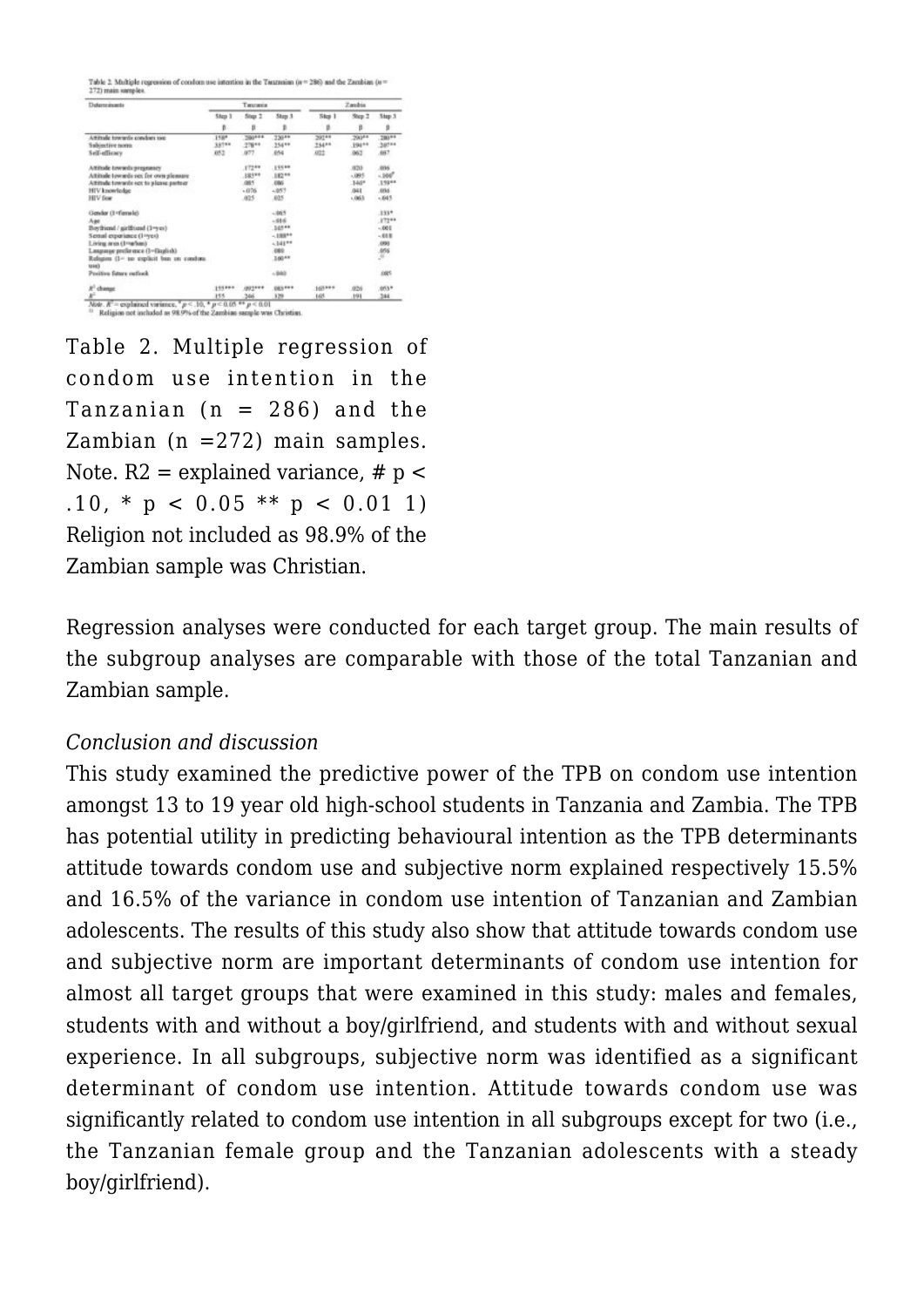Determinants of condom use intention seem to exceed national borders, as subgroups from different countries have the same TPB determinants of condom use intention, despite the general idea that differences between (sub)populations can be expected (Fishbein, 2000). These findings prove the utility and global applicability of the TPB for studies on condom use intention, and thus support the findings of Fishbein (2000) who identified the TPB determinants as the most important determinants of behavioural intention in more than fifty studies. The results also give reason for optimism about possibilities to use elements of the same HIV/AIDS prevention programmes for subgroups in different countries. Future research has to focus on the possibility to use one HIV/AIDS prevention programme for, for instance, males in both Tanzania and Zambia. Only small local adaptations might be needed as several of the same behavioural determinants appear to be most important for target groups in both countries. This will reduce costs because the same programme can be implemented in more countries to a large extent.

## *Further research*

into successful implementation of prevention programmes based on scientific studies is needed to reach successful and cost-effective pathways.

### *Differences in the TPB variables between target groups*

Previous studies seldom compared the behavioural determinants of potential separate target groups, with the exception of comparisons between males and females (Boer & Mashamba, 2007; Bryan et al., 2006; Jemmott et al., 2007). With respect to Tanzanian and Zambian males, target subgroup analysis showed that attitude towards condom use and subjective norm were determinants of condom use intention among. This finding is consistent with the results of South African males in the study of Boer and Mashamba (2007), who used the same instruments to measure condom use intention, attitude, and self-efficacy. However, in our study attitude was more important than subjective norm, both in Tanzania and Zambia, whereas in the South African study of Boer and Mashamba (2007) subjective norm was more important. This difference might be explained by the instrument that was used to assess subjective norm. Boer and Mashamba (2007) measured subjective norm by means of the normative beliefs of six significant others, namely current sexual partner, new sexual partner, friends, parents, doctor, and public health campaigns (e.g., "my friends think that I should use condoms") as well as motivation to comply with these significant others (e.g., "I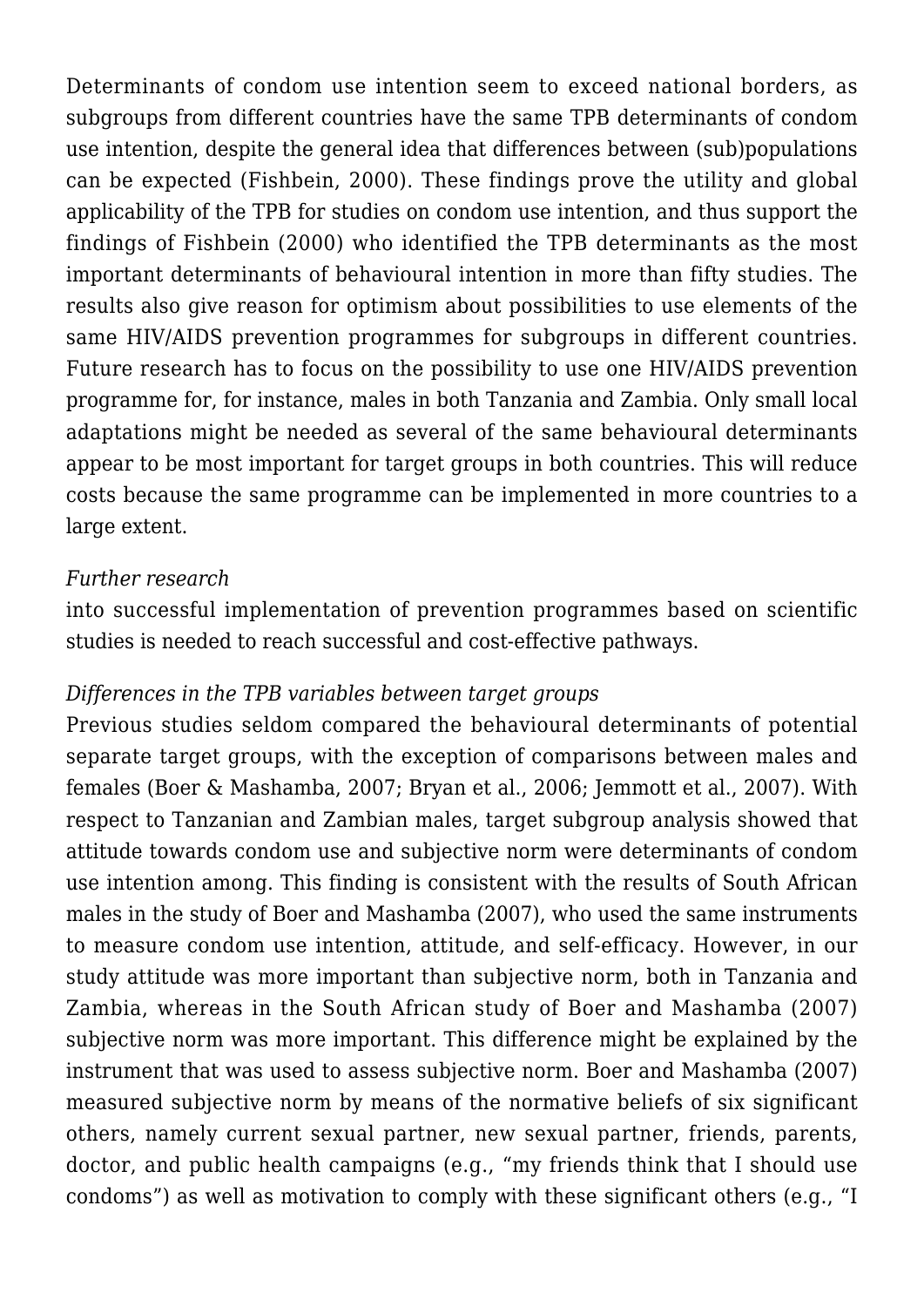care about the opinion of my friends"). The instrument we used only assessed the normative beliefs of the respondents' boyfriend/girlfriend and friends. Taking the motivation to comply into account as well as various significant others might result in a higher predictive value of subjective norm. However, it must be noted that Bryan et al. (2006), using the same subjective norm instrument as we did, also found a higher predictive value for subjective norm than for attitude in their male sample. The results for females were slightly different. For them, subjective norm appeared to be the most important predictor of condom use intention in both our Tanzanian and Zambian sample. This is comparable with Bryan et al. (2006) and Fekadu and Kraft (2001, 2002), who found the same, but contrary to Boer and Mashamba (2007) who reported no significant relationship of subjective norm with condom use intention for the female sample.

Besides differences in the relevance of the subjective norm between men and women, we also found a clinically relevant difference in the mean scores of the subjective norm between the Tanzanian and the Zambian adolescents. The Zambian sample reported a higher average subjective norm than the Tanzanian sample. This could perhaps be explained by the fact that the city of the Tanzanian respondents (Arusha) is more developed than the city of the Zambian respondents (Kabwe). This is affirmed by the difference in the rural/urban rate between the Tanzanian sample (46/54) and the Zambian sample (80/20) and is in line with the survey by Masatu, Kvåle, and Klepp (2003) among 1,247 seventh grade pupils in the Arusha district. In this study, respondents' friends did not feature as instrumental sources of reproductive health information, indicating that subjective norms of friends played a rather minor role in this area. Compared to their rural counterparts, urban dwellers may have different attitudes towards young people's sexuality, which in turn may influence the way they communicate about reproductive health matters (Masatu et al., 2003), possibly resulting in a lower perceived social pressure.

Self-efficacy was not related to condom use intention in the total Tanzanian or the total Zambian sample. However, we found a borderline significant effect for Tanzanian females. This partly confirms our impression from previous studies that self-efficacy is more relevant in more urban areas in comparison with more rural areas. Previous studies on condom use intention in Southern Africa found mixed results. Similar to our findings, Boer and Mashamba (2005) and Molla et al. (2007) found no effect of self-efficacy. Boer and Mashamba (2007) found no effect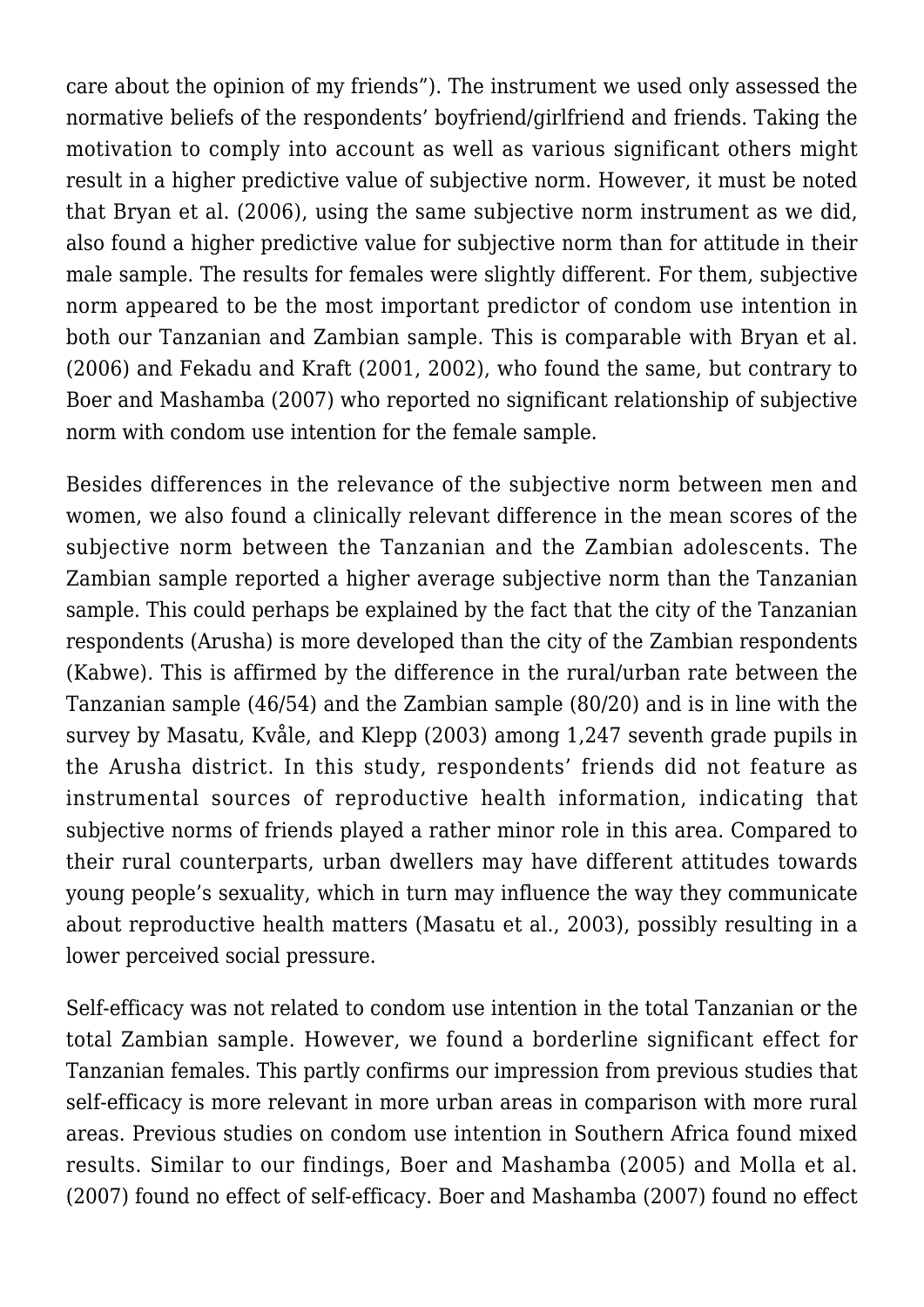of selfefficacy for males but a significant effect for females. Large effects were found by Jemmott et al. (2007) and Lugoe and Rise (1999). This variation in results is in line with the large differences between studies that were reported by meta-analyses on applications of the theory of planned behaviour to condom use. For example, Sheeran and Taylor reported a correlation between self-efficacy and intention that varied between .08 and .62. Overall, and akin to our results, metaanalyses reported that of the three TPB determinants self-efficacy had the smallest effect on condom use intention, though it must be noted that the average effect was larger than found in our study (Albarracín, Johnson, Fishbein, & Muellerleile, 2001; Sheeran & Taylor, 1999). A point of attention is that the small effect of self-efficacy in our study might be due to our operationalisation of selfefficacy. We used the same items that Boer and Mashamba employed (2005, 2007) and found largely identical results. Though we found no clear pattern in the different wordings of the selfefficacy items between the studies in Sub-Saharan Africa that might explain the variation in results, we cannot exclude that there might be some problem with the items we used. Alternatively, there might be a problem with the items that were used by the studies that found a large effect for self-efficacy. Therefore, future studies might further delve into the consequences of different operationalisations of selfefficacy.

It is noteworthy that in our study, self-efficacy had more effect on intention for Tanzanian women than for Tanzanian man. Similar findings were found in South Africa by Boer and Mashamba (2007). A potential explanation for this might be found in gender power imbalance, that is, self-efficacy is a determinant of condom use intention for females, and less for males, because of the gender power imbalance in sexual relations. Women do have to put more effort into negotiating condom use and this effort is to a large extent determined by self-efficacy (Albarracín, Kumkale, & Johnson, 2004; Boer & Mashamba, 2007). Despite the fact that gender power imbalance does exist in Zambia, women in Western Africa (this includes Zambia) have more control over sexual relationships than women in Southern Africa (Müller, 2005). Therefore, the reason that self-efficacy is not relevant for Zambian women might be that there is less gender power imbalance in Zambia. Future research has to examine to what extent gender power imbalance exists in different countries and how this influences the applicability of the TPB on males and females in sub-Saharan African countries.

To conclude, results for behavioural models are difficult to compare over studies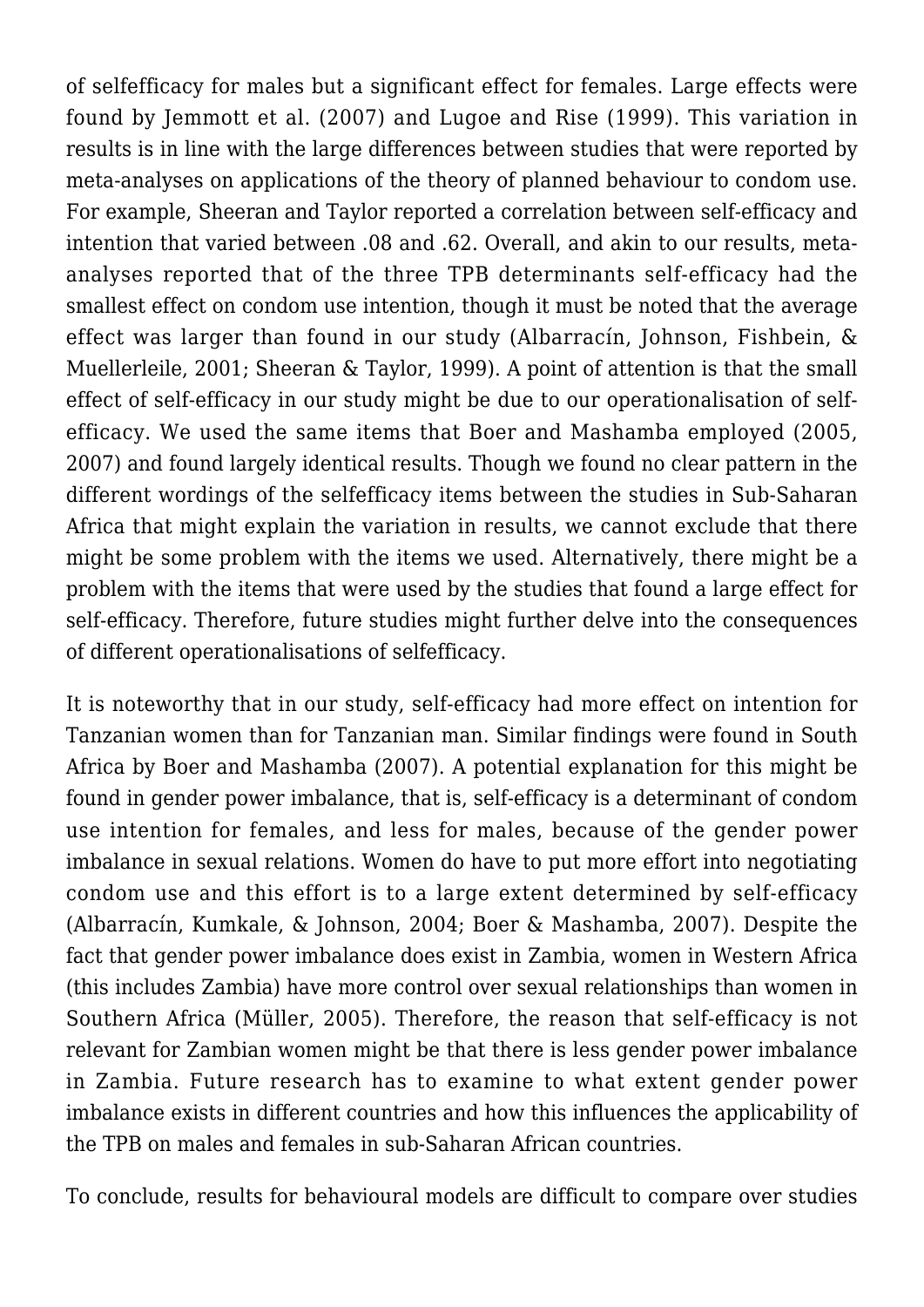due to variance in the studied populations (Lagarde et al., 2001). This is also shown by our comparison of all TPB studies on condom use intention in Sub-Saharan African countries, which showed that in each of the ten published datasets, different determinants were most important. Furthermore, comparisons are hampered by differences in the operationalisation of the variables. It is unclear whether different results can be explained by different populations or by the use of different items.

The current study is the first one to investigate determinants of condom use intention in two African countries with the same questionnaire. Overall, we found similar results in both countries and for most subgroups. As the use of the same questionnaire seems to lead to more comparable results, it is recommended to develop a standardised questionnaire for future research on the predictive power of the TPB in Africa. Ajzen (2006) gives an outline of how to construct a standardised TPB questionnaire. Importantly, keeping the main sentence structure of the items identical, his recommendations allow for local variations in the exact wording. For instance, certain perceived behavioural consequences or self-efficacy control issues might be more relevant in some countries or for some target groups. This can be taken into account without threatening the comparability of the studies. If a more standardised questionnaire is used in more studies, more cumulative knowledge on the behavioural determinants of condom use intention in Sub-Saharan Africa might be gathered.

## *Differences in the non-TPB variables between target groups*

In the Tanzanian sample, but not in the Zambian sample, having a boy/girlfriend was positively related to a higher condom use intention. The positive effect of a steady relationship might be explained by the fact that having sex with a steady boy/girlfriend is more of a habitual behaviour than having sex with a casual partner.

People are more prepared for habitual sexual intercourse by buying condoms, carrying condoms, and communicating about condom use, which leads to a higher condom use intention (Van Empelen & Kok, 2006). It is unclear why the same was not found in the Zambian sample, but possibly cultural differences might play a role too. In future research, the relationship between societal differences and determinants of condom use should be further explored.

Goal attitudes (i.e., attitude towards having sex for own pleasure, attitude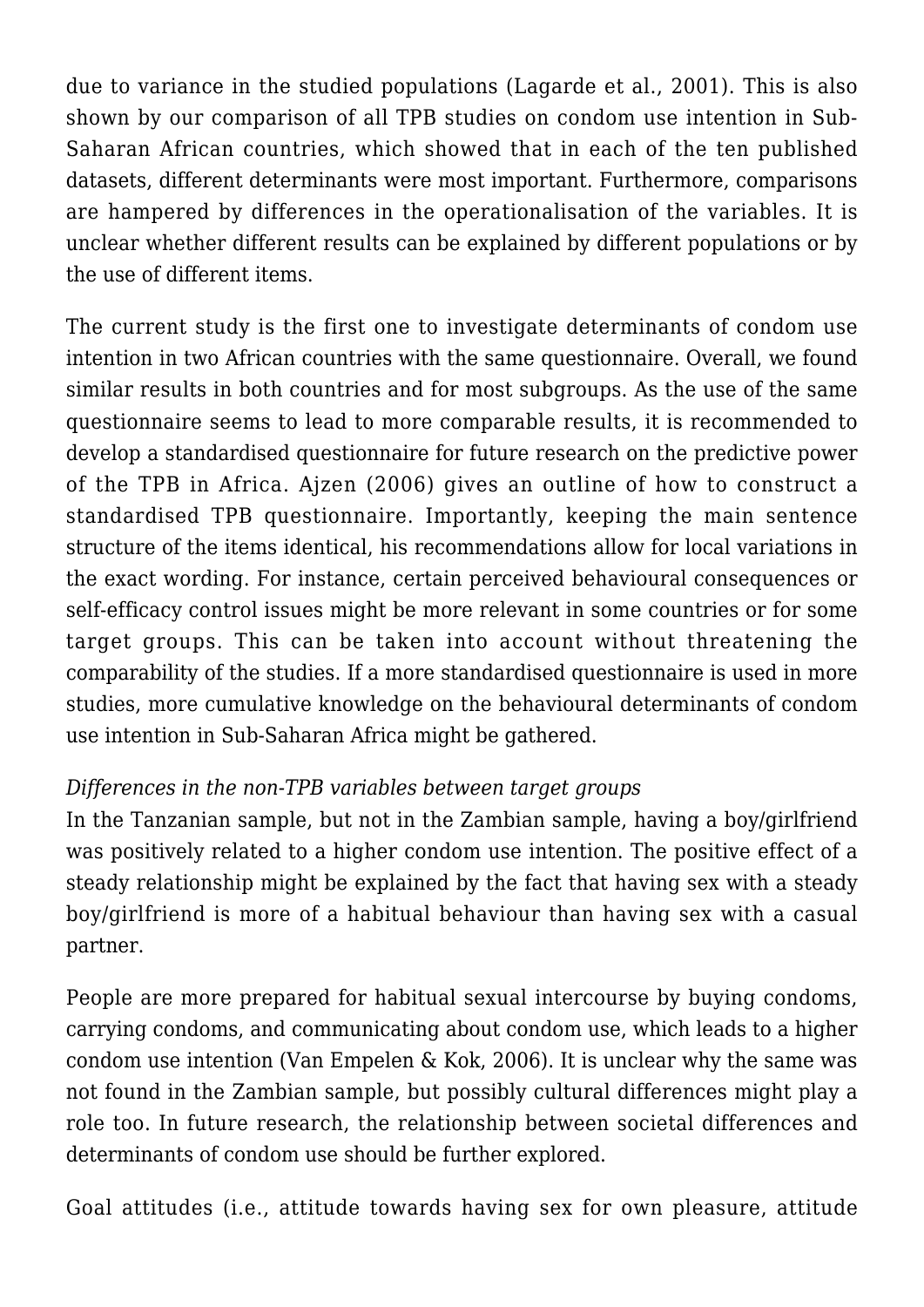towards having sex to please partner, and attitude towards pregnancy) were significantly related to condom use intention in several subgroups, which raises the question what the underlying mechanisms are. For example, does the positive relationship for females between attitude to have sex in order to get pregnant and condom use intention imply that these adolescents want to wait with having a baby until they are older, and in the meantime want to prevent themselves from getting infected with HIV? There are some studies available on how using a condom influences sexual pleasure (e.g. Catania et al., 1991), but attitude towards pregnancy, attitude towards having sex for own pleasure, and attitude towards having sex to please partner were never measured before in an African study that applied the TPB to condom use intention. It is recommended to elaborate on the role of goal attitudes in future studies.

Tanzanians who adhere to a religion with a ban on condom use reported a lower condom use intention than respondents who have no religion or respondents who adhere to a religion with no explicit ban on condom use. This result can be explained by the Christian Church' stance, particularly that of the Roman Catholic Church, on condom use (Bradshaw, 2003; Sarkar, 2008). Previous studies showed that religious behaviour is a strong predictor of sexual behaviour (Sarkar, 2008), although is it also indicated that the positive and negative effects of affiliation to conservative religious groups may rule each other out, that is, affiliation with conservative religious groups is more likely to delay sexual initiation, but also lowers the likelihood of condom use during first sex (Agha, Hutchinson & Kusanthan, 2006).

Additional variables that were significantly related to condom use intention in other studies (gender, HIV knowledge, positive future outlook, and language preference) were not significantly related to condom use intention in the current study, except for gender. This is remarkable, because these variables were measured with exactly the same questions as used in previous studies (Bryan et al., 2006; Jemmott et al., 2007). However, as noted before, study results on determinants of condom use are difficult to compare. Therefore, it is recommended to explore different variables that could have a direct effect on condom use intention, in addition to the basic TPB model, for different countries and subgroups, as this might yield more in-depth insights.

# *Limitations*

An important limitation of the current study is that the sample was not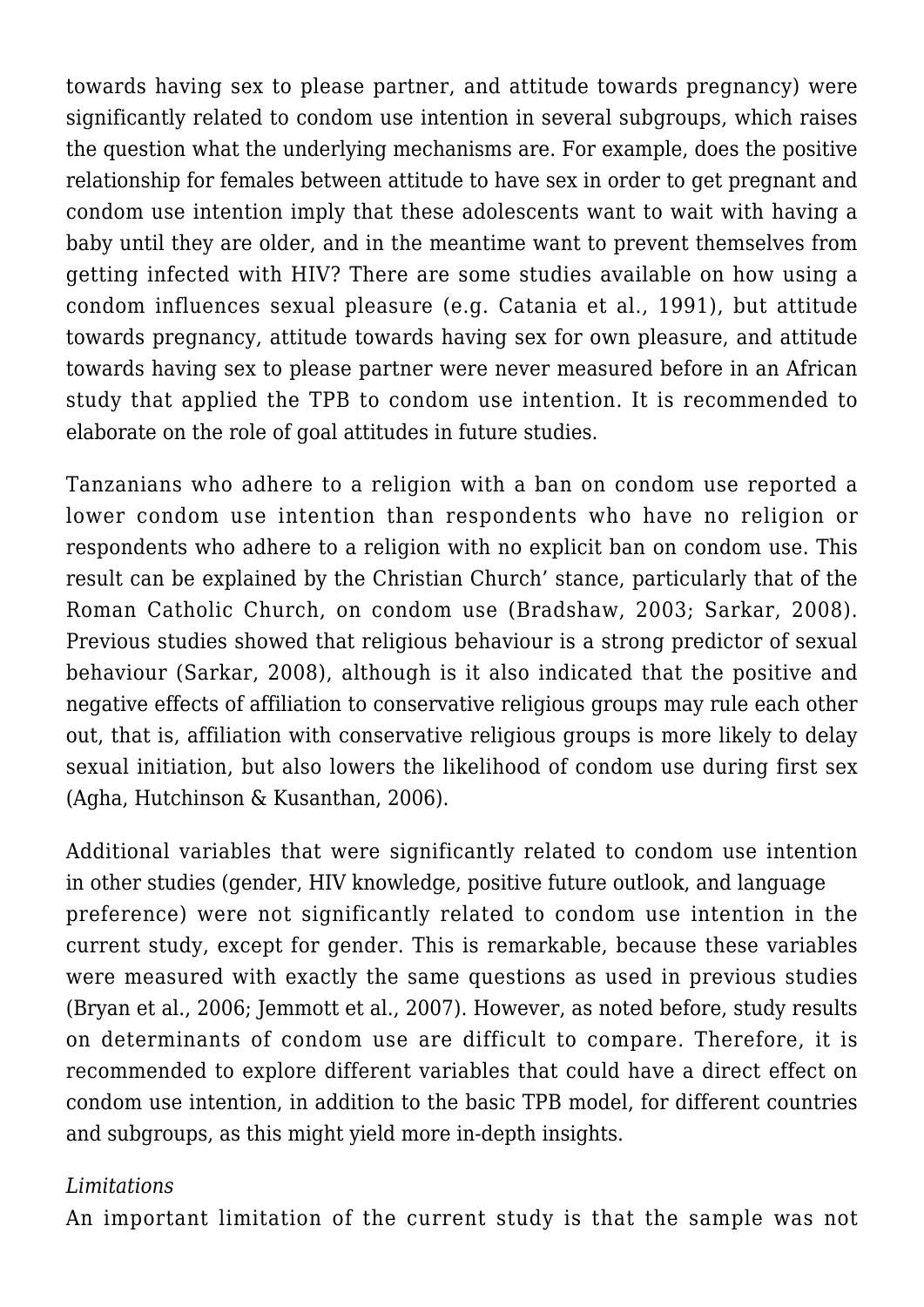representative for all Tanzanian and Zambian adolescents between 13 and 19 years old. For example, the rural/urban rate, Christian/non-Christian rate, and high school attendance rate differ from the general rates of these countries. The rural/urban rate in Zambia is 60/40, whereas in our Zambian sample this rate is 80/20. The Tanzanian rural/urban rate is 64/36, whereas in our Tanzanian sample this rate is 46/54 (International Fund for Agricultural Development, 2008). Of the Tanzanian population, 30% is Christian (CIA, 2008), and 87% of the Zambian population (US Department of State, 2006), whereas in this study the percentage of Christians was respectively 81% and 99%. All respondents were high school students whereas only a selective group in both countries has the opportunity to go to high school (UNICEF, 2008a, 2008b).

We included religion in our study because several large Christian denominations oppose condom use, whereas most other religions are more liberal in this respect. However, in our survey we did not distinguish between Roman Catholics and Protestants. In Tanzania, about 60% of the Christians is Roman Catholic and in Zambia about 50% of the Christians is Roman Catholic (World Council of Churches, 2008). The Roman Catholic Church forbids the use of contraceptives, whatever the circumstances, but the Protestant churches (with a few exceptions) have developed a different interpretation, and generally emphasise birth control (Sarkar, 2008). Although both Catholics and Protestants promote the adoption of abstinence as an exclusive strategy for young people (Agha et al., 2006) and forbid premarital sex, these different interpretations might affect condom use intention. We found that condom use was lower among people who were members of one of the Christian churches. Most likely, had we been able to differ between the Catholic and Protestant churches, we would have found an even stronger difference between members of the Catholic Church and members of non-Christian churches. In future

studies, it is therefore recommended to include subdivisions of Christianity in the questionnaire.

Sexual experience was operationalised conform an earlier study on HIV/AIDS prevention (Jemmott et al., 2007), as 'a male's penis in a female's vagina'. This

definition was chosen because it is the most common way to have sexual intercourse and we wanted to avoid that non-risky behaviour (e.g., masturbation) would be associated with sexual intercourse. As this is not the only way to have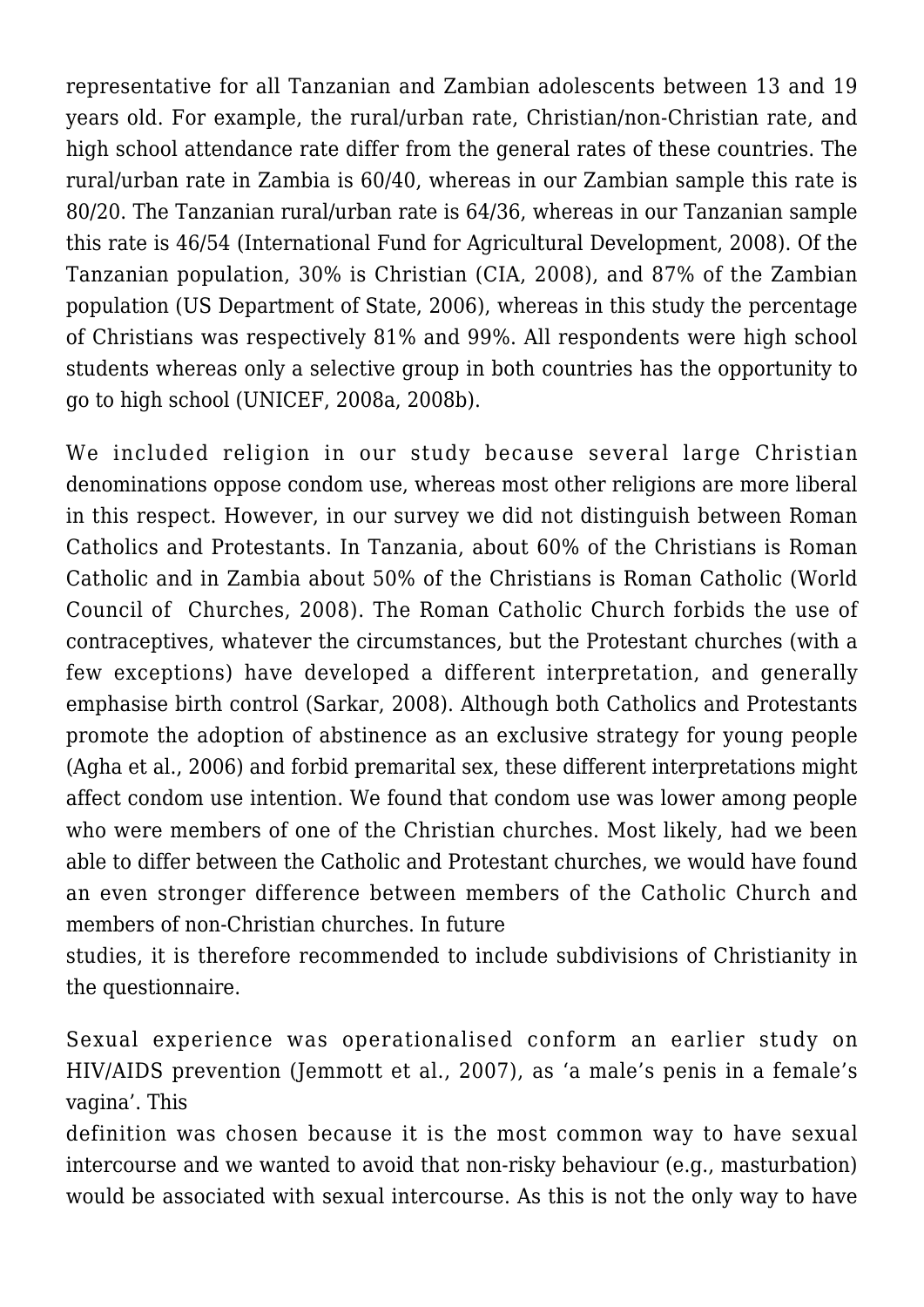risky sexual intercourse, this definition might have biased the results on risky sexual behaviour. The current and previous studies show that the TPB can be used successfully to predict behavioural intention, but that it is not a perfect model yet. Although several additional explanatory factors were found, we did not examine all possible influences on condom use. For example, the Integrated Model on Behaviour Prediction (IMPB), a model that is related to the TPB, includes environmental constraints and personal skills (Fishbein & Yzer, 2003). The usefulness of the IMPB should be explored in future studies.

Finally, we did not study actual condom use. Meta-analyses on condom use showed that behavioural intention is one of the best determinants of condom use behaviour (e.g., Albarracín et al., 2001; Sheeran & Orbell, 1998). Although prospective studies that test the TPB with respect to the prediction of condom use behaviour in Sub-Saharan African countries are scarce, it is reasonable to assume that this also holds in these countries. In support, Bryan et al. (2006) found that intention was a significant predictor of behaviour among South African adolescents.

## *Implications for interventions*

The findings of the current study have practical implications. HIV/AIDS prevention programmes in both Tanzania and Zambia should aim at the behavioural determinants that contribute significantly to condom use intention. Because most target subgroups have the same TPB determinants of condom use intention, development and implementation costs of prevention programmes can be reduced by using the same approach in both countries. For Tanzania and Zambia, this means that national HIV/AIDS prevention programmes should primarily target subjective norm and attitude towards condom use. These programmes should also take into account the additional non-TPB variables that are significantly related to condom use intention, which can differ for each target group in each country. Because they reported lower condom use intention, in Tanzania special attention should be paid to Tanzanians who are single, live in urban areas, are sexually active, and follow a religion that bans condom use. In Zambia, special attention should be paid to younger people and males. Nevertheless, during the research period in Tanzania and Zambia, it appeared that many NGOs, churches, schools, and politicians are still against condom use, and that they prohibit handing out condoms, for example at schools. As long as this policy does not change, fighting HIV/AIDS and increasing condom use will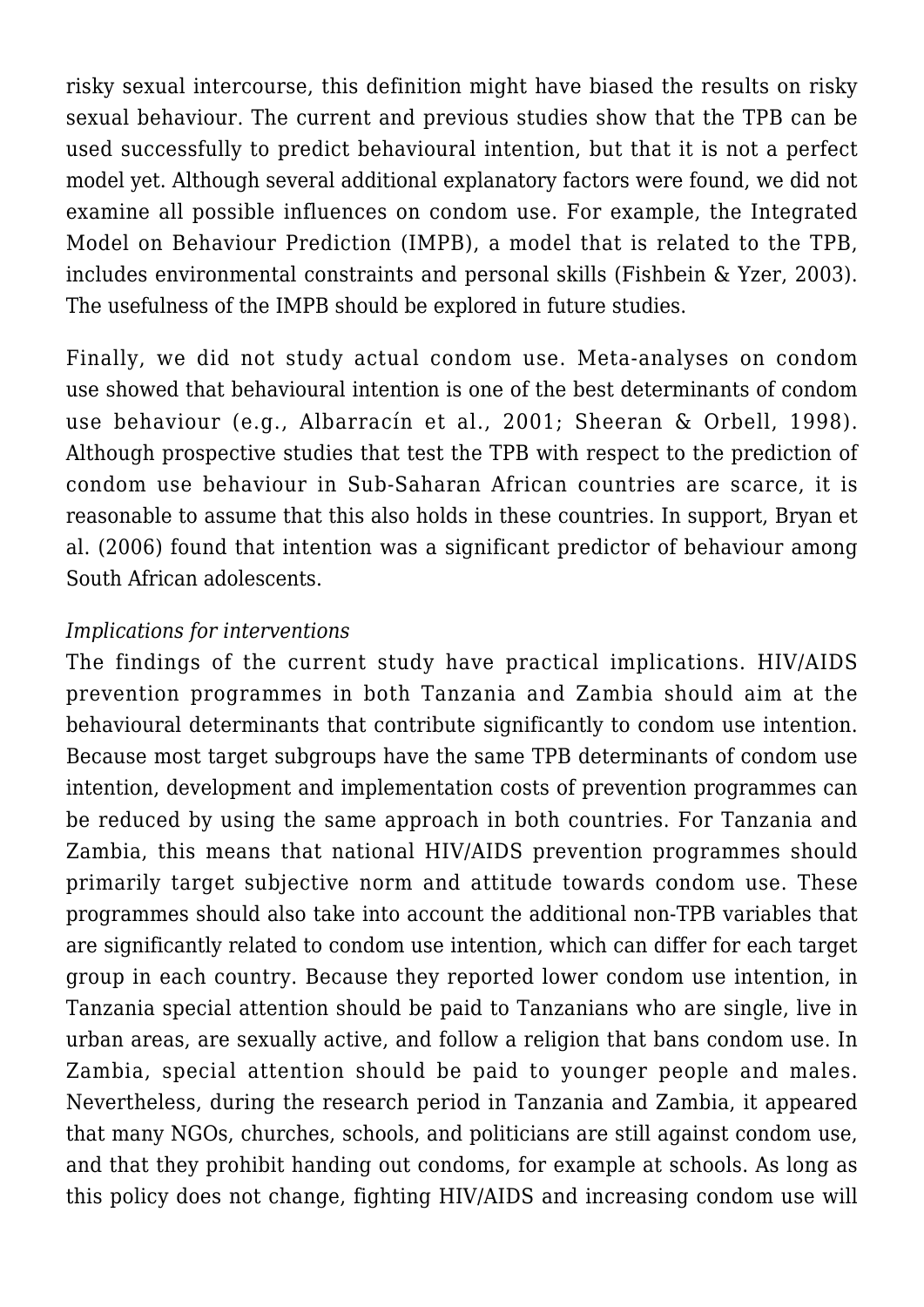remain a challenge.

# *Acknowledgements*

We would like to thank the Tanzanian and Zambian respondents who were willing to complete our questionnaire. Furthermore, we would like to thank the Foundation Friends of Tanzania and SPW Zambia for all their efforts in the data gathering process. This study was financially supported by grants from the Jo Kolk Study fund and the AUV Foundation, to which we are very grateful for their donations.

# *References*

Agha, S., Hutchinson, P., & Kusanthan, T. (2006). The effects of religious affiliation on sexual initiation and condom use in Zambia. *Journal of Adolescent Health,* 38, 550-555.

Ajzen, I. (1991). The theory of planned behavior. *Organizational Behavior and Human Decision Processes,* 50, 179-211.

Ajzen, I. (2006). Constructing a TPB questionnaire: Conceptual and methodological considerations. Retrieved from http://people.umass.edu/aizen/pdf/tpb.measurement.pdf.

Albarracín, D., Johnson, B.T., Fishbein, M., & Muellerleile, P.A. (2001). Theories of reasoned action and planned behavior as models of condom use: A metaanalysis. *Psychological Bulletin,* 127, 142-161.

Albarracín, D., Kumkale, G.T., & Johnson, B.T. (2004). Influences of social power and normative support on condom use decisions: A research synthesis. *AIDS Care,* 16, 700-723.

Armitage, C.J., Norman, P., & Conner, M. (2002). Can the theory of planned behavior mediate the effects of age, gender and multidimensional health locus of control? *British Journal of Health Psychology*, 7, 299-316.

AVERT. (2007). HIV and AIDS in Africa. Retrieved April 16, 2008 from http://www.avert.org/aafrica.htm.

Bakker, A., Buunk, B., & Siero, F. (1993). Condoomgebruik door heteroseksuelen [Condom use among heterosexuals]. *Gedrag & Gezondheid*, 21, 238-254.

Bennett, P., & Bozionelos, G. (2000). The theory of planned behavior as predictor of condom use: A narrative review. *Psychology, Health & Medicine,* 5, 307-326.

Boer, H., & Mashamba, M.T. (2005). Psychosocial correlates of HIV protection motivation among black adolescents in Venda, South Africa. *AIDS Education and Prevention*, 17, 590-602.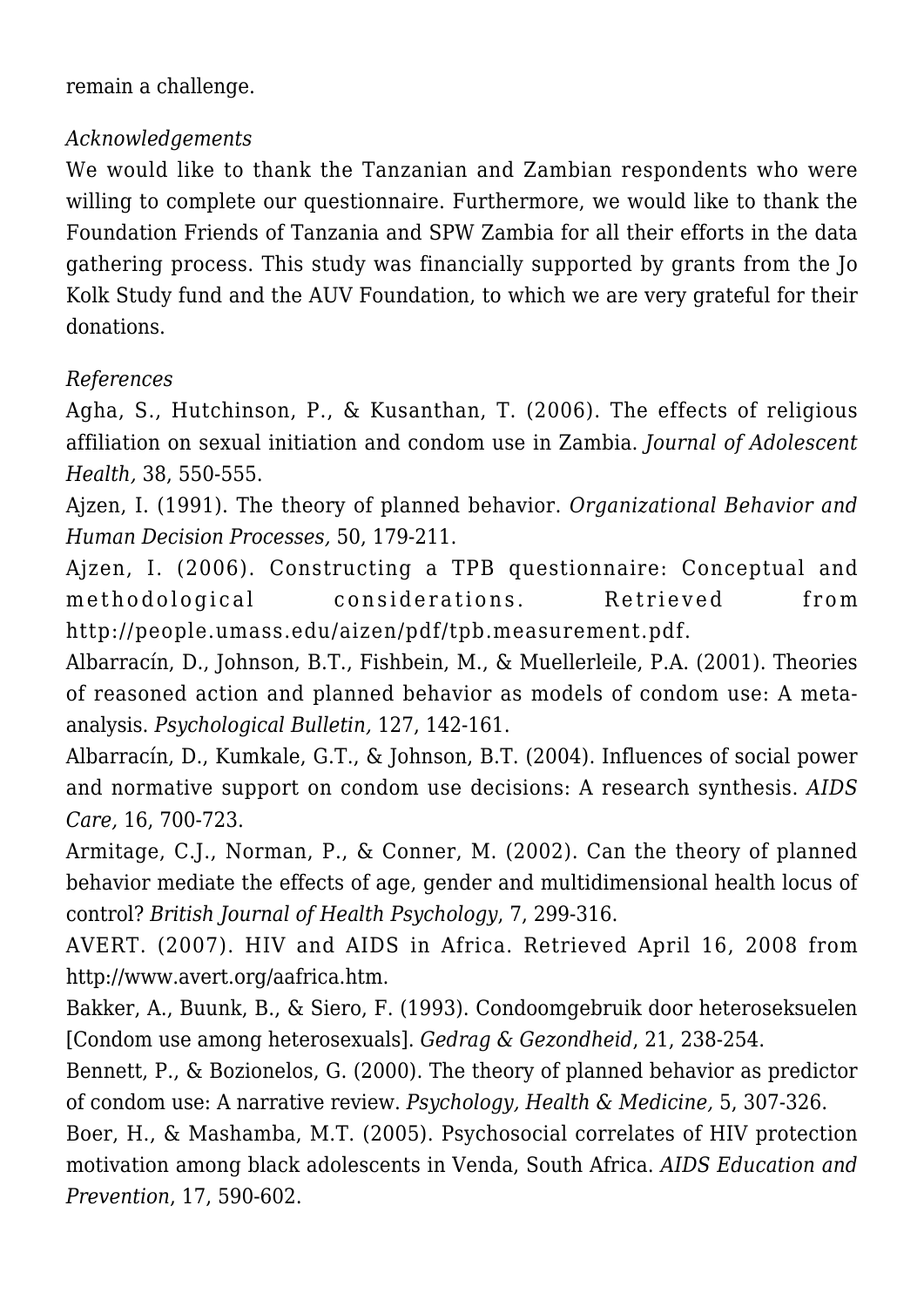Boer, H., & Mashamba, M.T. (2007). Gender power imbalance and differential psychosocial correlates of intended condom use among male and female adolescents from Venda, South Africa. *British Journal of Health Psychology,* 12, 51-63.

Bradshaw, S. (2003, October 9). Vatican: Condoms don't stop AIDS. *The Guardian.* Retrieved May 16, 2008 from http://www.guardian.co.uk/world/2003/oct/09/AIDS.

Bryan, A., Kagee, A., & Broaddus, M.R. (2006). Condom use among South African adolescents: Developing and testing theoretical models of intentions and behavior. *AIDS and Behavior,* 10, 387-397.

Bryan, A., Ruiz, M.S., & O'Neil, D. (2003). HIV-related behaviors among prison inmates: A theory of planned behavior analysis. *Journal of Applied Social Psychology*, 33, 2565–2586.

Catania, J., Coates, T., Stall, R., Bye, L., Kegeles, S., Capell, F., et al. (1991). *Changes in condom use among homosexual men in San Francisco.* San Francisco: Center for AIDS Prevention Studies.

Chaisamrej, R., Zimmerman, R.S., Noar, S.M., & Thomas, L. (2005, May). A comparison of five social psychological models of condom use: Implications for designing prevention messages. *Paper presented at the annual meeting of the International Communication Association*, New York. Retrieved April 27, 2008 from http://www.allacademic.com/meta/p14853\_ index.html.

CIA. (2008). The world fact book. Retrieved April 7, 2008 from https://www.cia.gov/library/publications/the-world-factbook/fields/2122.html.

Eun-Seok, C., Kevin, K.H., & Patrick, T.E. (2008). Predictors of intention to practice safer sex among Korean students. *Archives of Sexual Behavior*, 38, 641-651.

Fekadu, Z., & Kraft, P. (2001). Predicting intended contraception in a sample of Ethiopian female adolescents: The validity of the theory of planned behavior. *Psychology & Health*, 16, 207-222.

Fekadu, Z., & Kraft, P. (2002). Expanding the theory of planned behaviour: The role of social norms and group identification. *Journal of Health Psychology,* 7(1), 33-43.

Fishbein, M. (2000). The role of theory in HIV prevention. *AIDS Care,* 12, 273-278.

Fishbein, M., & Yzer, M.C. (2003). Using theory to design effective health behavior interventions. *Communication Theory,* 13, 164-183.

Fisher, J.D., Fisher, W.A., Bryan, A.D., & Misovich, S.J. (2002). Information-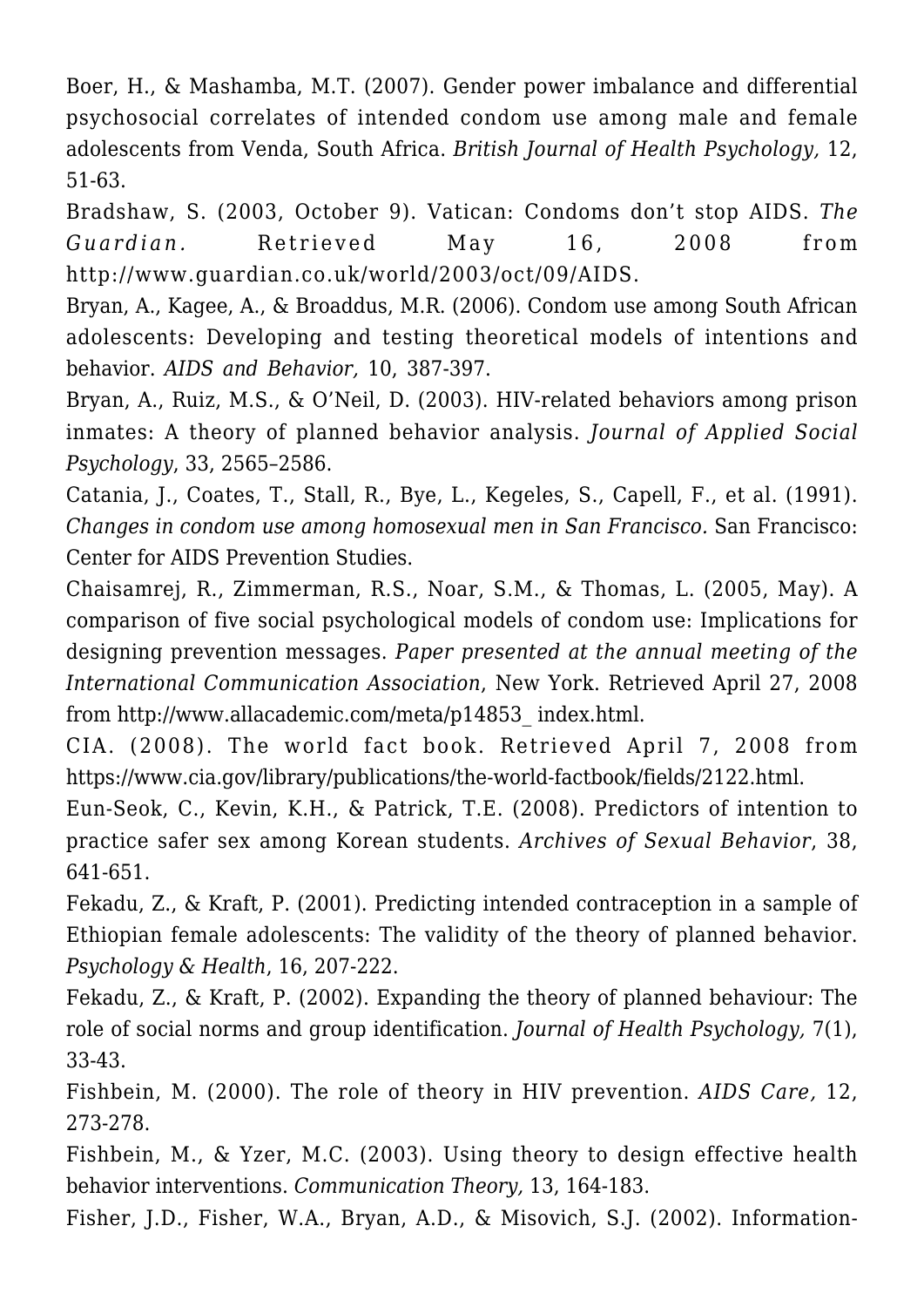motivation behavioural skills model-based HIV risk behavior change intervention for inner-city high school youth. *Health Psychology,* 21, 177-186.

Giles, M., Liddell, C., & Bydawell, M. (2005). Condom use in African adolescents: The role of individual and group factors. *AIDS Care*, 17, 729-739.

Gredig, D., Nideroest, S., & Parpan-Blaser, A. (2006). HIV-protection through condom use: Testing the theory of planned behavior in a community sample of heterosexual men in a high-income country. *Psychology and Health,* 21, 541-555.

Hardeman, W., Johnston, M., Johnston, D.W., Bonetti, D., Wareham, N.J., & Kinmonth, A.L. (2002). Application of the theory of planned behaviour in behaviour change interventions: A systematic review. *Psychology and Health*, 17, 123-158.

*International Fund for Agricultural Development.* (2008). World poverty map. Retrieved April 4, 2008 from http://www.ruralpovertyportal.org/english/regions/index.htm.

Jemmott, J.B., Heeren, G.A., Ngwane, Z., Hewitt, N., Jemmott, L.S., Shell, R., et al. (2007).

Theory of planned behavior predictors of intention to use condoms among Xhosa adolescents in South Africa. *AIDS Care*, 19, 677-684.

Lagarde, E., Caraël, M., Glynn, J.R., Kanhonou, L., Abega, S.C., Kahindo, M., et al. (2001). Educational level is associated with condom use within non-spousal partnerships in four cities of Sub-Saharan Africa. *AIDS*, 15, 1399-1408.

Lechner, L., Kremers, S., Meertens, R., & De Vries, H. (2007). Determinanten van gedrag [Determinants of behavior]. In J. Brug, P. Van Assema, & L. Lechner (Eds.), *Gezondheidsvoorlichting en Gedragsverandering* (pp. 75-106). Assen: Van Gorcum.

Lugoe, W., & Rise, J. (1999). Predicting intended condom use among Tanzanian students using the theory of planned behaviour. *Journal of Health Psychology,* 4, 497-506.

Masatu, M.C., Kvåle, G., & Klepp, K.I. (2003). Frequency and perceived credibility of reported sources of reproductive health information among primary school adolescents in Arusha, Tanzania. *Scandinavian Journal of Public Health,* 31, 216-223.

Molla, M., Astrøm, A.N., & Brehane, Y. (2007). Applicability of the theory of planned behavior to intended and self-reported condom use in a rural Ethiopian population. *AIDS Care*, 19, 425-431.

Müller, T. (2005). HIV/AIDS, Gender and rural livelihoods in Sub-Saharan Africa. Wageningen: Wageningen University.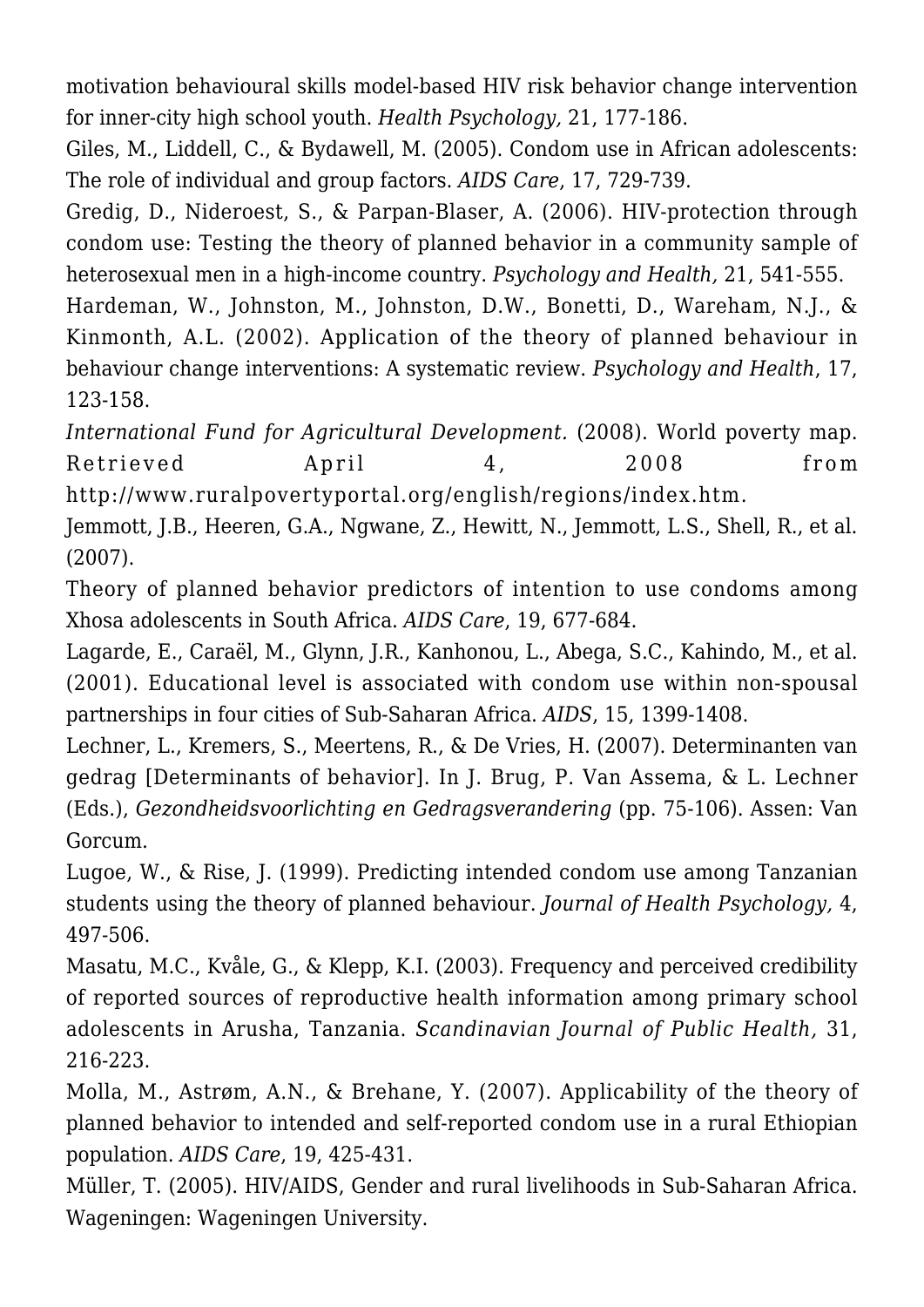Munoz-Silva, A., Sanchez-Garciá, M., Nunes, C., & Martins, A. (2007). Gender differences in condom use prediction with theory of reasoned action and planned behavior: The role of self-efficacy and control. *AIDS Care,* 19, 1177-1181.

Nyblade, L., Pande, R., Mathur, S., MacQuarrie, K., Kidd, R., Banteyerga, H., et al. (2003). *Disentangling HIV and AIDS stigma in Ethiopia, Tanzania and Zambia.* Washington, D.C.: International Center for Research on Women [ICRW].

Sarkar, N.N. (2008). Barriers to condom use. *The European Journal of Contraception & Reproductive Health Care,* 13, 114-122.

Sheeran, P., & Orbell, S. (1998). Do intentions predict condom use? Meta-analysis and examination of six moderator variables. *British Journal of Social Psychology,* 37, 231-250.

Sheeran, P., & Taylor, S. (1999). Predicting intentions to use condoms: A metaanalysis and comparison of the theories of reasoned action and planned behavior. *Journal of Applied Social Psychology*, 29, 1624-1675.

UNAIDS. (2006). Report on the global AIDS epidemic. Retrieved April 10, 2008 from

http://www.unAIDS.org/en/KnowledgeCentre/HIVData/GlobalReport/Default.asp. UNAIDS. (2007). AIDS epidemic update. Retrieved April 10, 2008 from

http://www.unAIDSrstesa.org/Documents/press\_centre/Complete\_report\_2007 UNAIDS. (2008a). Country situation analysis Tanzania. Retrieved April 11, 2008 from http://www.unAIDS.org/en/CountryResponses/Countries/tanzania.asp.

UNAIDS. (2008b). Zambia country report. Retrieved April 10, 2008 from http://data.unAIDS.org/pub/Report/2008/zambia2008country\_progress\_report\_en.

UNAIDS. (2008c). Country situation analysis Zambia. Retrieved April 10, 2008 from http://www.unAIDS.org/en/CountryResponses/Countries/zambia.asp.

UNICEF. (2008a). Tanzanian statistics. Retrieved April 11, 2008 from http://www.unicef.org/infobycountry/tanzaniastatistics.html#47.

UNICEF. (2008b). Zambian statistics. Retrieved April 11, 2008 from http://www.unicef.org/infobycountry/zambiastatistics.html#46.

US Department of State. (2006). Zambia. Retrieved April 10, 2008 from http://www.state.gov/g/drl/rls/irf/2006/71331.htm

Van Empelen, P., & Kok, G. (2006). Condom use in steady and casual sexual relationships: Planning, preparation and willingness to take risks among adolescents. *Psychology and Health*, 21, 165-181.

Villarruel, A.M., Jemmott, J.B., Jemmott, L.S., & Ronis, D.L. (2004). Predictors of sexual intercourse and condom use intention among Spanish-dominant Latino youth. *Nursing Research*, 53, 172-181.